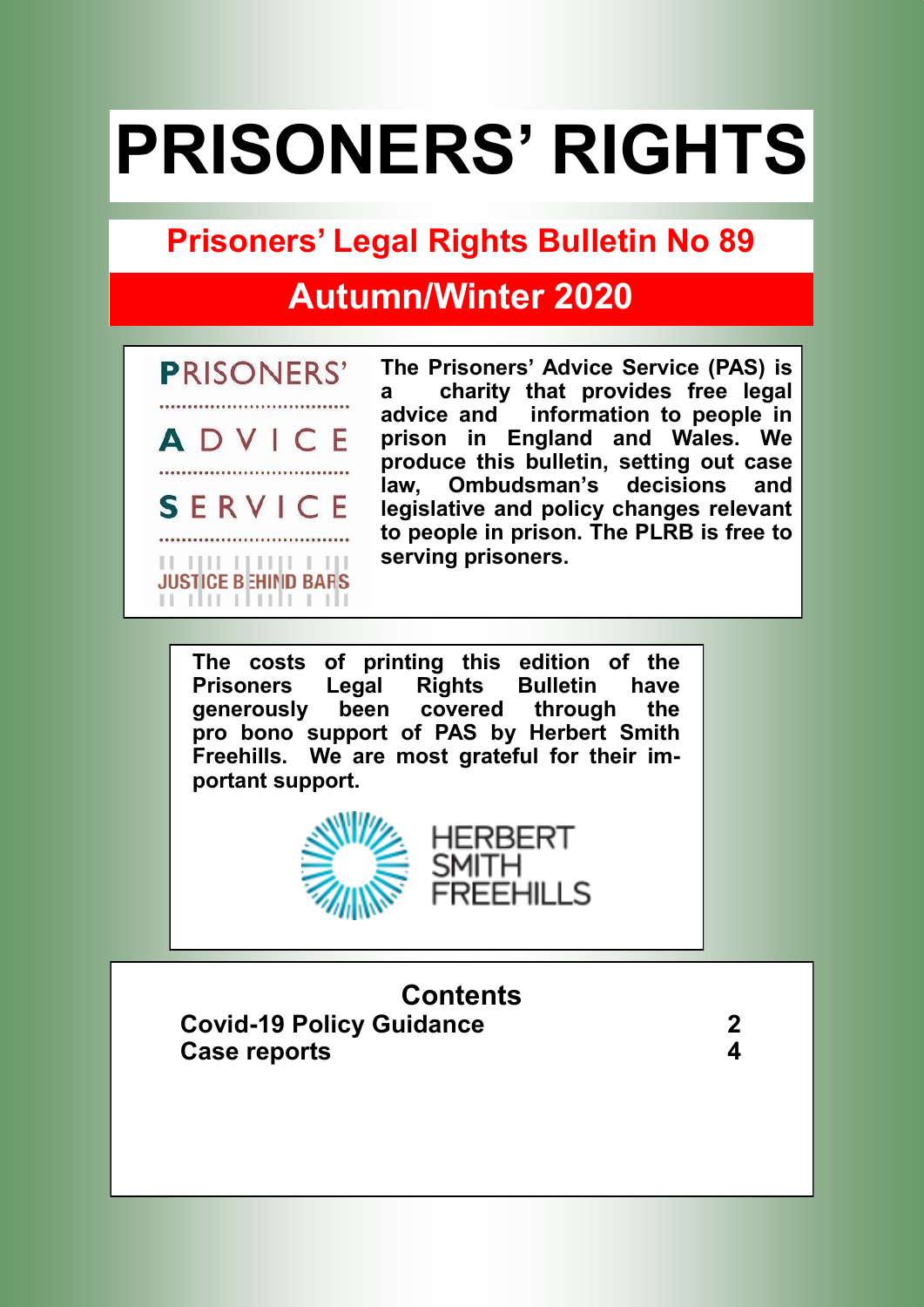# **COVID-19 POLICY GUIDANCE**

Whilst prisoners have basic rights under the European Convention on Human Rights and the Prison Rules 1999, these are not absolute rights. They can legally be interfered with when it is necessary on a number of grounds, including for public safety or the protection of health, and the law allows such interference. The restrictions that are currently in place are being justified on public health grounds, with the Ministry of Justice and HMPPS maintaining that their priority is providing a safe environment for those working and living in prisons. This makes it difficult to challenge the limitations being imposed on those in custody.

There is little guidance publicly available on the operation of prisons during the pandemic. The main documents are: COVID-19 Operational Guidance – Exceptional Regime & Service Delivery; COVID-10: National Framework for Prison Regimes and Services; Preventing and controlling outbreaks of COVID-19 in prisons and places of detention; and HMPPS Cohorting & Compartmentalisation Strategy for prisons during COVID-19. PAS can provide copies if requested. This centralised approach guides and governs how HMPPS and prisons are broadly operating during the pandemic, however each individual prison is allowed to operate independently according to their local circumstances, under the advice of their local Public Health England team. This means that regimes can vary greatly, both between prisons and even within the same one, just at a different time, depending on factors such as local restrictions, outbreak status, and a prison's ability to deliver different parts of the regime like education.

Now that England has returned to a tiered system of restrictions, regimes may vary more greatly than they did during the second lockdown, particularly as tiers are reviewed regularly. This means that there are no hard and fast rules on what to expect in prison currently. Notwithstanding this, basic elements of the prison regime are expected to continue, unless wholly unworkable.

# *Reverse cohorting*

All prisoners arriving at a prison from the community must be isolated from the rest of the prison population for 14 days, or until two negative test results are received within a period of at least seven days, although this is only available in prisons with routine prisoner testing in place. Reverse cohorting also applies to prisoners transferring from a prison deemed high risk to a lower risk prison, and those who have been out of the prison for longer than a single day. Prisoners who are reverse cohorting should receive a standard regime including access to showers and exercise, but access to other activities can be limited as contact with others must to be limited.

## *Protective Isolation*

Prisons are following the general public health guidance on self-isolation. All prisoners who are symptomatic must isolate for a minimum of 10 days, preferably within in a single cell, from the day the symptoms began until they are symptom free (aside from a cough or loss of taste or smell as these can linger) and well. Any contact of a symptomatic or confirmed Covid-19 case must isolate for 14 days, in line with government quidance for those in the community. Those in protective isolation should receive regular health and wellbeing checks.

The regime offered to those in protective isolation can vary depending on the local circumstances. Access to showers and open air are expected to continue where they can be delivered in a covid safe way, however this is subject to advice from the local public health team

2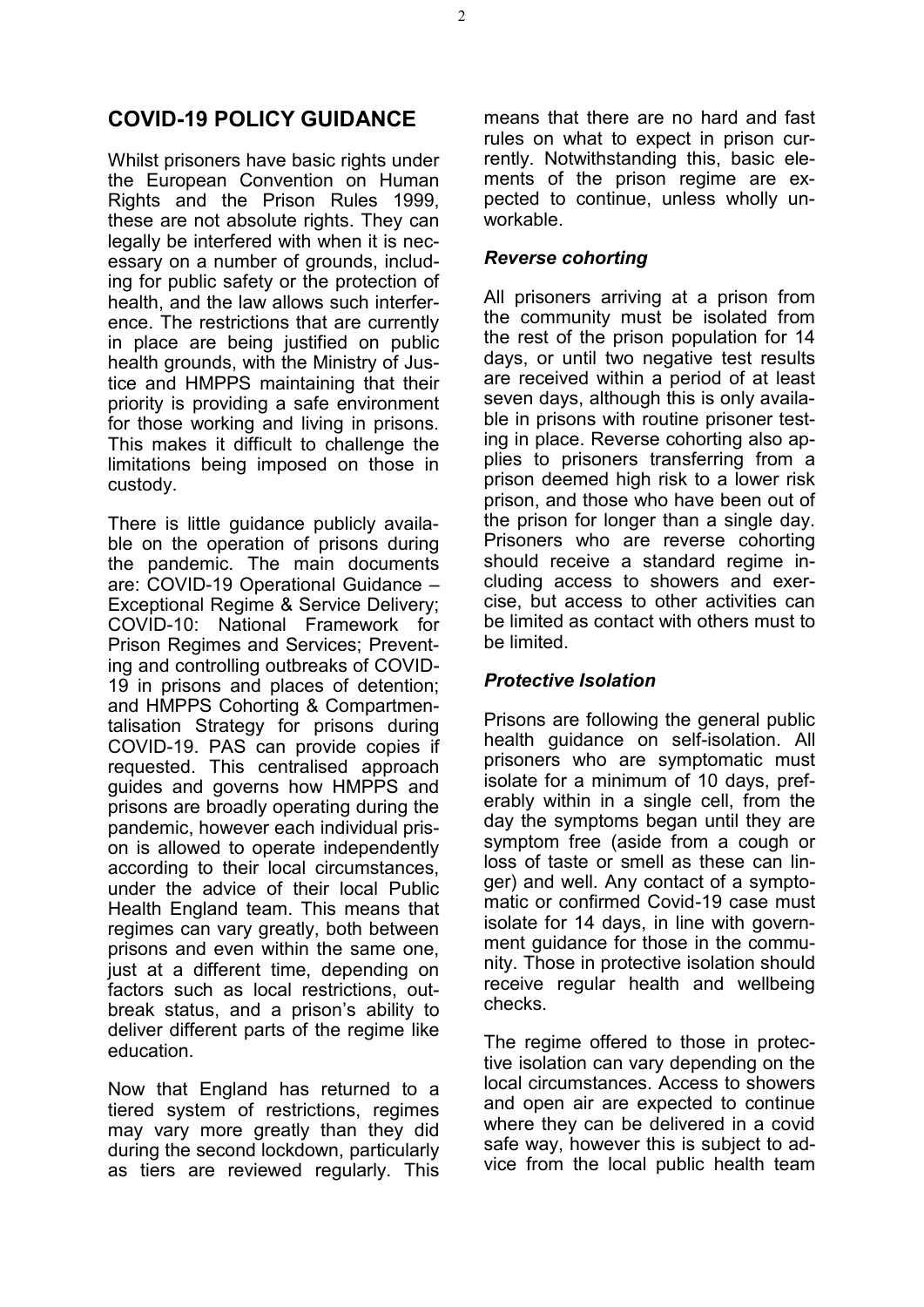and in particular the Outbreak Control Team's advice if involved. As health partners operate at a local level, they may adopt different approaches to other similar teams, applying national health guidance in a different manner, and this can result in varied outcomes.

# *Shielding*

Prisons must offer shielding facilities for any prisoner that is clinically extremely vulnerable who wishes to shield. This can either be done through a designated Shielding Unit or separate shielding regimes for each prisoner in an individual cell. Those shielding must be offered the opportunity to exercise in the open air daily and be offered additional support.

# *Testing*

Arrangements should be made for any prisoner with symptoms of Covid-19 to be tested immediately.

According to the Government, weekly testing will be available to staff in prisons starting this month, although no date for this has been provided.

# *Face masks*

Under HMPPS' face mask strategy of October 2020 there are three tiers of activity or area which govern whether a face mask must be worn by prison staff. Tier One covers nationally determined use of face masks, where their use is mandatory as part of national Safe Operating Procedures. This tier includes tasks like searching, escorts and delivering meals. Tier Two covers locally determined use, where a risk assessment in a specific prison has detected areas or activities of increased risks making it necessary for the mandatory use of face masks. This could include areas with poor ventilation or if there is an outbreak. Tier Three is individual choice, where staff are not required to wear a face mask but can choose to do

so if they wish.

This means that staff do not always have to wear a face mask whilst in the prison, but only where either national or local policy requires them to. There will also be staff members who are exempt from wearing a face mask for health reasons, either physical or mental, and therefore do not have to wear a mask at all.

# *Access to healthcare*

Prisoners should still be able to access healthcare services, albeit there might be a delay if they are dealing with an outbreak or working with a reduced team due to isolation or sickness. Face to face appointments are allowed where they are needed, but alternative methods of assessment and advice are preferred where possible.

# *Activity and progression*

All unnecessary contact, including education, group worship, and offending behaviour courses, was suspended during the initial lockdown. Although prisons could reintroduce them where risk assessments were conducted and approved by HMPPS after this was lifted, not all prisons did so. Access to some education, work, faith services and gym can be provided now, where risk assessments have been completed, in addition to 'domestic entitlements' which includes exercise/time in the open air, but it will be dependent on local circumstances, including which tier the prison is in and whether there are any positive cases. Equally, offender behaviour programmes can be reintroduced but they will likely be conducted on a 1-2-1 basis or in small groups to allow for social distancing.

## *Visits*

Social visits had been re-established in the summer, albeit significantly different to how they were before, however they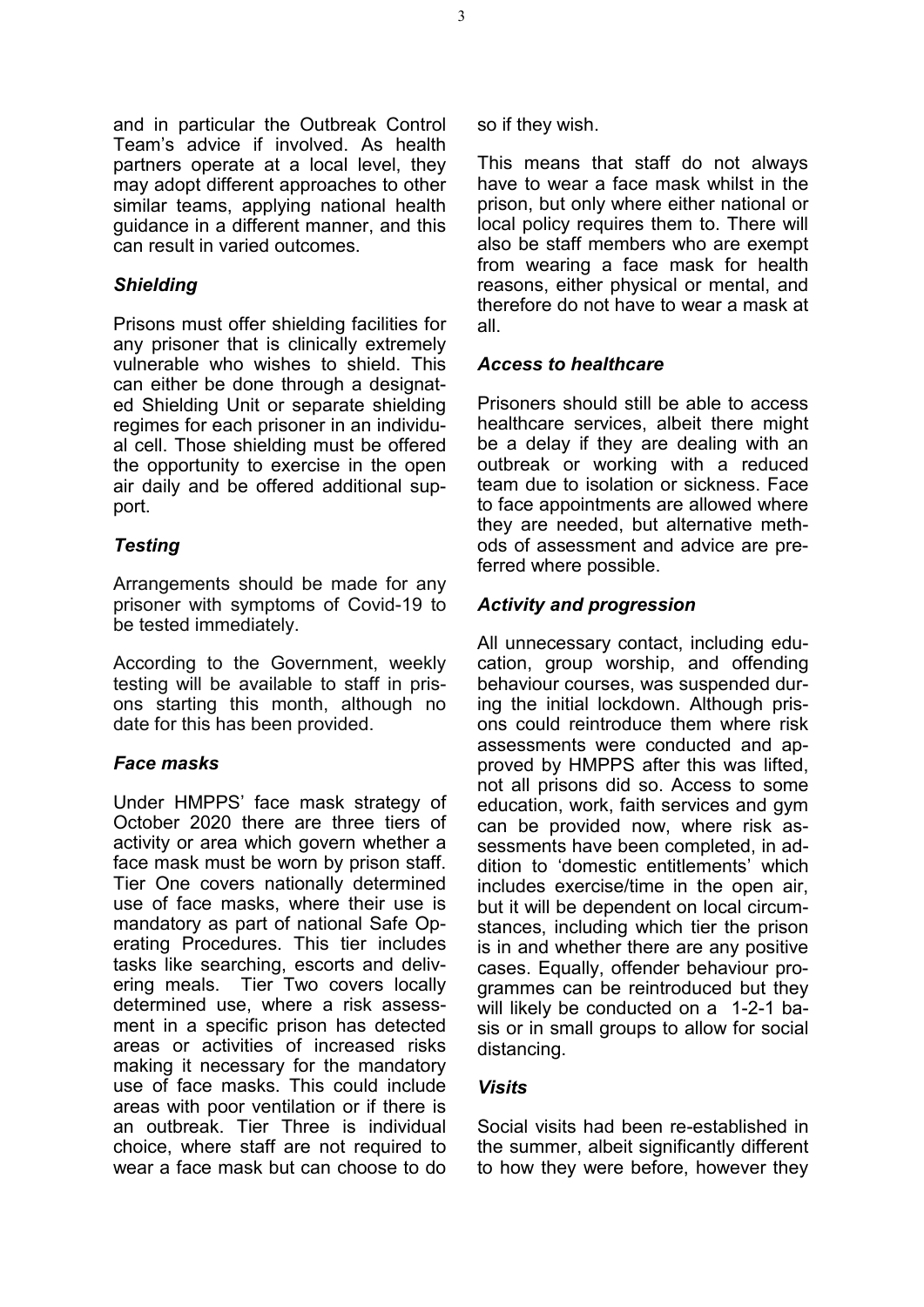were all suspended when the second national lockdown was imposed. Such visits will gradually start again in various parts of the country but not in Tier 3 areas where non-essential travel and the mixing of households is prohibited. Prisons may be willing to make exceptions for compassionate reasons. Prisoners should receive £5 pin credit a month to support family contact.

Many prisons now have secure video call facilities, known as purple visits, which are free for both prisoners and their families.

Prisoners can receive legal or official visits if absolutely necessary, but alternatives such as video links should be used where possible.

## *Release schemes*

The End of Custody Temporary Release scheme is no longer operating however temporary release under a Special Purpose Licence for Covid-19 purposes is still available for pregnant women, women with their babies in custody, and those defined by the NHS guidelines as clinically extremely vulnerable.

HDC is operating and some ROTL is accessible depending on the location and nature of the ROTL.

Although restrictions are being imposed on public health grounds, it does not mean that a prisoner cannot challenge them. Any prisoner who feels that they are unjustly being denied elements of their regime can submit a complaint. Certain situations, though probably limited, may give rise to a possible legal challenge in court. Prisoners can contact PAS either by letter or call the telephone advice line for advice.

# **CASE REPORTS**

#### **SENTENCING: IMPOSITION OF EX-TENDED SENTENCES ON RE-CALLED INDETERMINATE PRISON-ERS**

#### **R v Baker & Richards [2020] EWCA Crim 176**

This case concerns an appeal against the imposition of extended sentences on two prisoners, one of whom was already serving an IPP and the other a life sentence, both of whom had been recalled. Mr Baker and Mr Richards submitted that it was wrong to impose an extended sentence in respect of new offences, given that their indeterminate sentences already provided sufficient public protection.

#### **Background**

Mr Baker and Mr Richards had each been released on licence at the time that they committed further offences. Mr Baker had been released on licence from an indeterminate sentence for robbery, and Mr Richards from a life sentence for murder. Shortly after release on licence, Mr Baker and Mr Richards had each committed robbery offences to which they had pleaded guilty.

Mr Baker was given an extended sentence of 10 years 4 months, with an extended licence period of 5 years. Mr Richards was given an extended sentence of 11 years, with an extended licence period of 3 years.

In their conjoined appeal, both prisoners argued that it was wrong in principle, or manifestly excessive, to impose an extended sentence when they were already serving indeterminate sentences. They argued that either the statutory test for an extended sentence was not met or it would have served no legitimate purpose because the purpose of the extension period is to provide protection, and it is difficult to see how the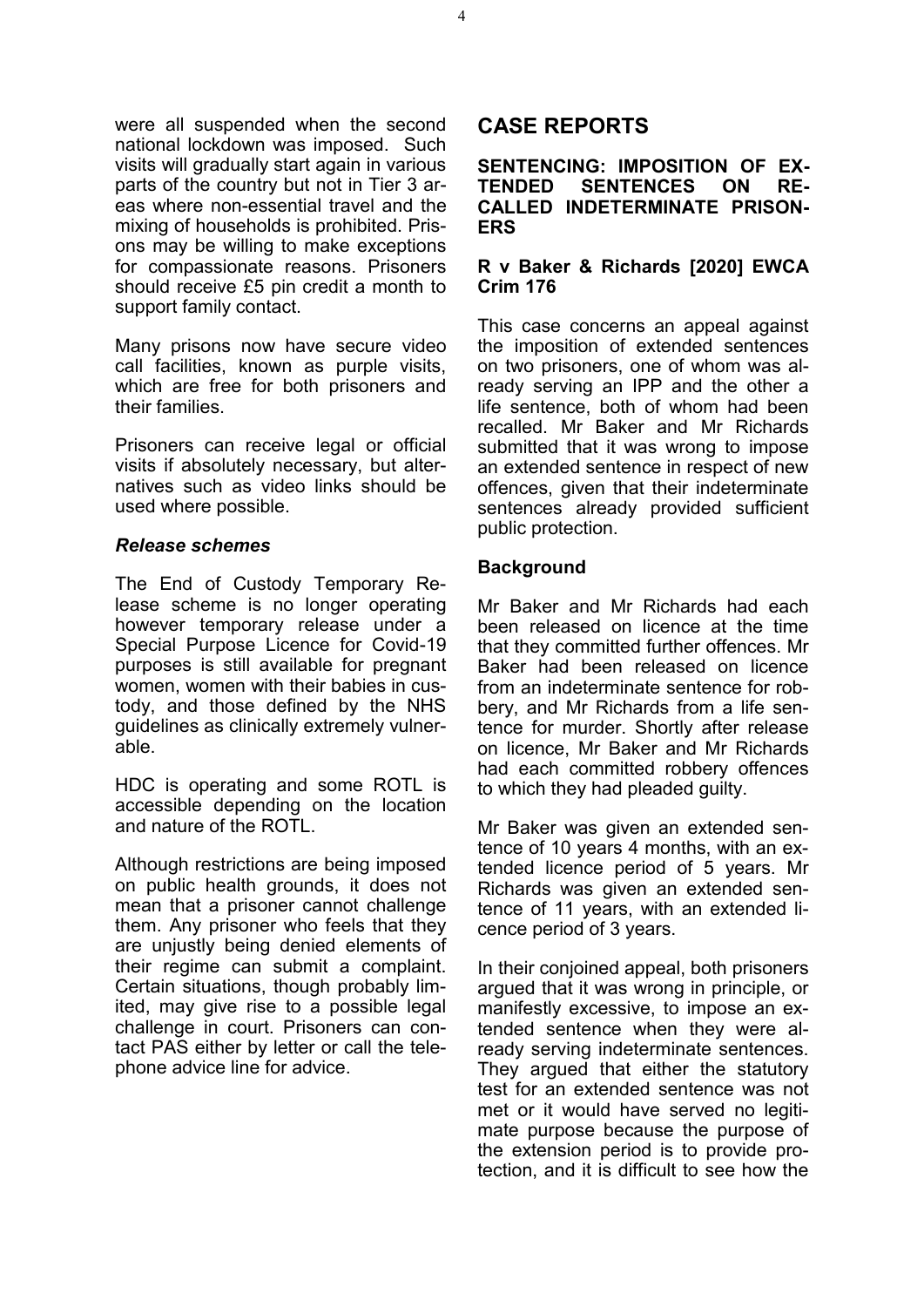extension period would provide additional protection.

#### **HELD**

The court held that it was bound by the previous decisions of R v Smith [2011] UKSC 37 and R v J (M) [2012] EWCA Crim 132. Smith had upheld a sentence of IPP on a person serving a life sentence, who had been recalled, having committed a series of robberies whilst on licence.

The decisions in Smith and J (M) held that:

- i. it is neither necessarily unlawful nor wrong in principle for an indeterminate sentence to be imposed on an offender who is already serving an earlier indeterminate sentence; and
- ii. The judge must decide whether the defendant poses the risk envisaged by the statute, not on the basis that he or she is already in custody at the date of the sentence, but on the basis that he/she is not.

The court in these cases concluded that the conditions of section 226A of the CJA 2003 had been met, (noting the aggravating factors and the history of violent offences in each case). So, applying Smith and J (M), it was neither manifestly excessive, nor wrong in principle, nor an inappropriate exercise of discretion, to impose an extended sentence, despite the recall on licence of both accused in relation to other offending.

The appeals against the extended sentences were dismissed.

#### **VULNERABLE PRISONERS: EFFEC-TIVE PARTICIPATION IN PAROLE PROCESS**

#### **R (EG) (by his litigation friend The Official Solicitor) v Parole Board and SSJ, QBD, [2020] EWHC 1457 (Admin)**

This judicial review concerned the failure by the Parole Board to ensure a prisoner, who lacked capacity, was able to effectively participate in parole proceedings on his own behalf in the light of Rule 10(6) (b) of the new Parole Board Rules 2019, which allows the Board to appoint a legal representative where a prisoner lacks capacity.

The case included the intervention of both the Equality & Human Rights Commission and the Law Society of England & Wales. The Official Solicitor and the Lord Chancellor were also added as interested parties to the claim.

This case is important; the claim raised a wide range of issues but the judge decided it on a narrow basis.

## **Background**

EG was serving an extended sentence and had been released on licence in 2013 but recalled in 2017. The new Rules were not in force when his case first came before the Board for it to consider his re-release. EG was initially unrepresented in the parole proceedings. The Board had, however, taken steps to ensure legal representation. The solicitor who took the case requested the appointment of a litigation friend. The Board refused to appoint one, believing it was not empowered to do so. The justice secretary then amended the rules to ensure such an appointment.

Both the parole proceedings and the resulting judicial review had a complicated procedural history. The parole proceedings were considerably delayed; at the time this judgment was giv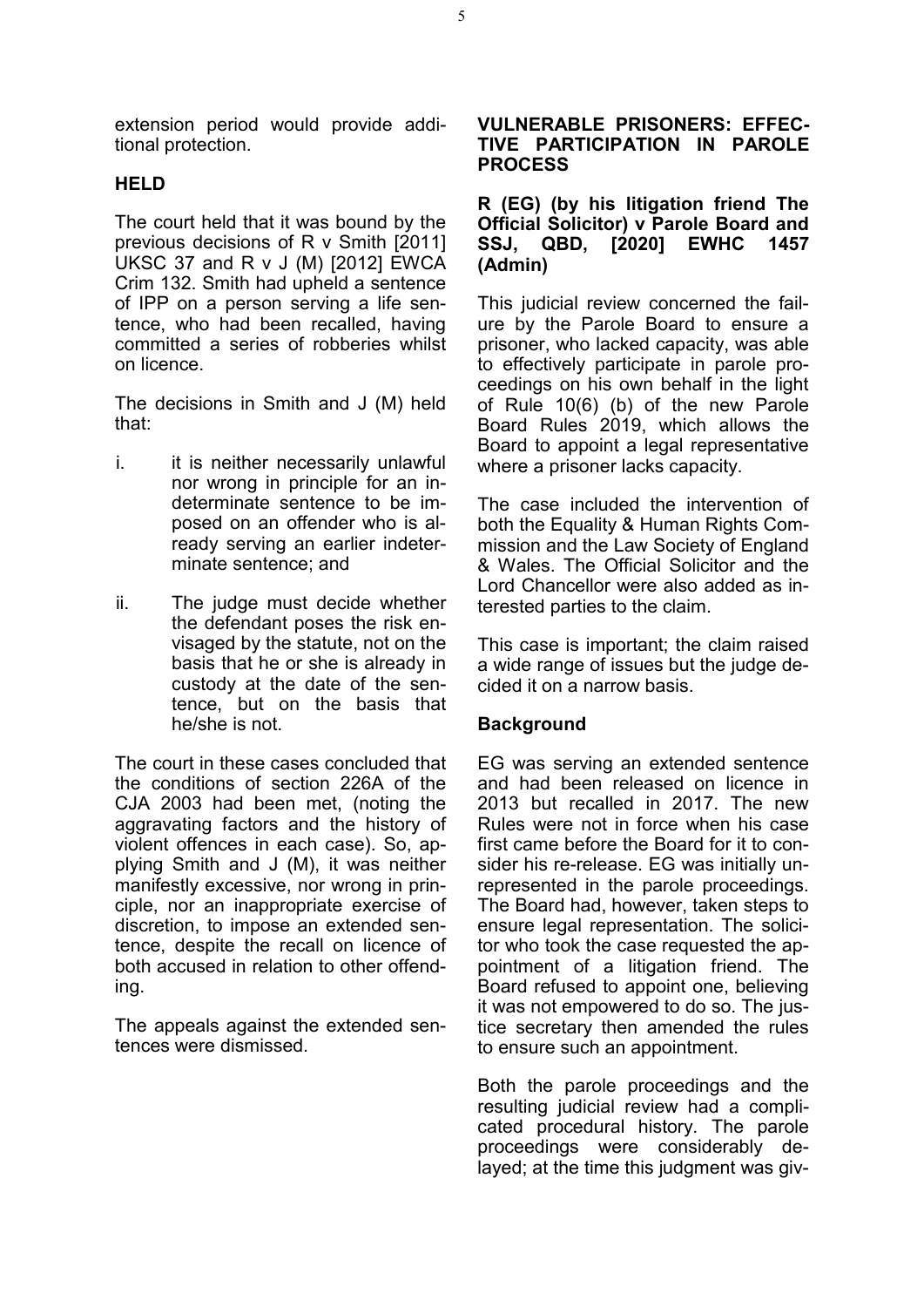en, the Board's review had yet to be completed.

The delays in completing the review were mainly due to:

- a) EG's lack of capacity and inability to effectively participate in the process.
- b) The solicitor acting on his behalf feeling unable to act in a dual capacity and requesting the appointment of a litigation friend;
- c) the Board's stance that it was not empowered under the then Parole Board Rules to appoint a litigation friend, despite the SSJ's position that the Board were so empowered.
- d) The Official Solicitor initially refusing to act as the claimant's litigation friend.

EG's Consolidated Grounds of challenge were as follows against both defendants:

- i) an unlawful failure to provide a mechanism for prisoners without capacity to conduct their parole proceedings so that the prisoner could actively participate in the process;
- ii) the failure to secure EG's participation in his parole review process;
- iii) The unlawful failure to provide EG with a speedy review of his detention.

Detailed consideration was given to the parole review process, specifically the importance of holding an oral hearing that reflects a prisoner's legitimate interest to participate in the decision. It provides a prisoner with the opportunity to contribute, to put their case forward effectively and to test the views of those giving evidence against them.

EG argued that the defendants had a duty under the Equality Act 2010 to make reasonable adjustments to enable his participation, and to consider detriment arising from his protected characteristic. The relief sought was an order requiring the defendants to identify and provide a mechanism so that EG could participate.

The defendants had argued that EG's solicitor could act in a dual capacity. However, the solicitor declined on the basis that it would amount to him giving his own instructions and was therefore contrary to the Solicitors Regulation Authority Code of Conduct and unethical.

Considerable consideration was given to the proceedings at Mental Health Tribunals (MHT), where solicitors can act in a dual capacity. The MHT and parole review process were distinguished on the basis that the MHT had a substantial accreditation scheme that must be completed before a solicitor can receive public funds to represent a patient.

The judge declined to make any findings on certain wider issues, namely any public sector duty under section 149 of the Equalities Act 2010 and also any determination on process for prisoners without capacity generally. As a consequence, the judge limited her determination to: (i) the case as pleaded in the EG's Consolidated Grounds, as opposed to being drawn into any wider and extended issues raised by the parties' counsel (and counsel for the intervenors and interested parties) during their oral submissions; and (ii) the issues only to the extent that they related to the EG's case. The judge decided that wider and extended public policy issues would need to be considered separately after rigorous identification and pleadings, otherwise there was a risk that there would be unfairness to the other parties and also to the wider public interest.

6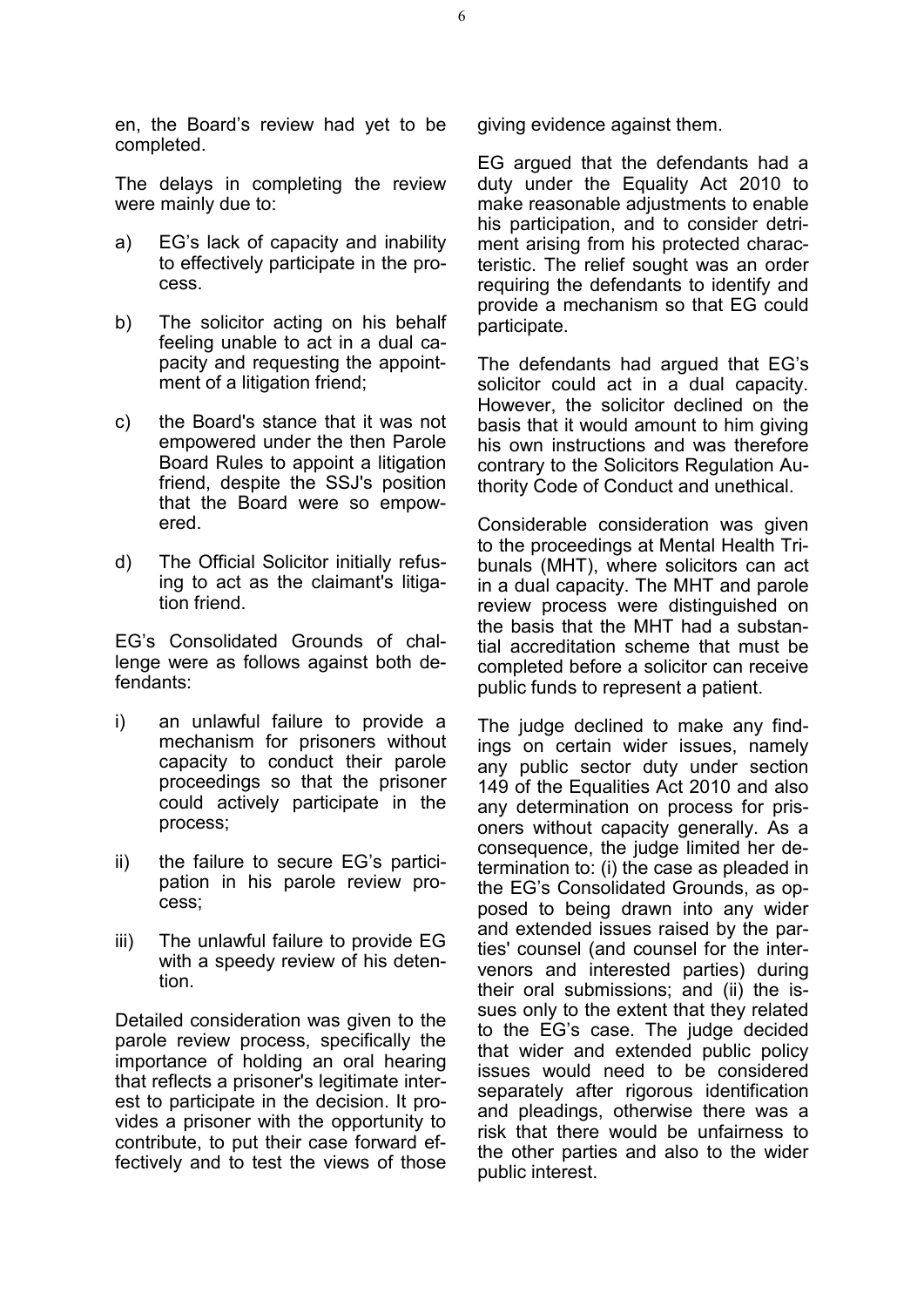# **HELD**

The judge held that grounds 1 and 2 turned on the proper meaning and effect of Rule 10(6) (b) of the Parole Board Rules, in particular, whether this Rule entitled the Board to appoint a litigation friend and thereby facilitate EG's effective participation.

The judge found that, whilst the relevant wording of the Parole Board Rules was not very clear, the Rules must, and do, permit the Board to appoint a litigation friend where one is needed, as in these circumstances. The judge gave consideration to the drafting of the Rules and the intention behind the drafting to give the Board as much flexibility as possible. Further consideration was given to section 3(1) of the HRA 1998, which provides that legislation should, so far as it is possible, be read and given effect which is compatible with the ECHR.

The judge found that the lack of an equivalent accreditation scheme to that of the MHT in the parole review process meant that EG's solicitor could not act in a dual capacity. Therefore a litigation friend was needed and the Board was empowered to appoint a litigation friend. However, it was not for the Board to find a litigation friend. In the absence of a person being found, the judge felt the default would be for the Official Solicitor to act as the litigation friend. It was noted that the Official Solicitor had now agreed to act as the litigation friend in this case. The judge stopped short of giving directions to the Lord Chancellor but noted that the Official Solicitor could be required to act as litigation friend by direction of the Lord Chancellor (which it declined to do). Nevertheless, given the lack of any suitable family or friend, the judge found that the EG required the Official Solicitor to act for him if his parole review was to progress.

The judge held that there had been an unlawful delay in the parole proceedings in breach of the requirement under ECHR Article 5(4) for a timely review. The delays had been caused by the Board's mistaken belief that it could not appoint a litigation friend and that the solicitor could act in a 'dual role.'

#### **RETROSPECTIVE CHANGES TO SENTENCE: EARLY RELEASE**

#### **R (Khan) v SSJ [2020] EWHC 2084 (Admin)**

This case concerns a challenge to the provisions of the Terrorist Offenders (Restriction of Early Release) Act 2020 (TORERA 2020) which allows retrospective changes to release provisions.

## **Background**

On 8 March 2018, Mohammed Zahir Khan had pleaded guilty to five counts of encouraging terrorism, contrary to s1(2) of the Terrorism Act 2006, one count of dissemination of a terrorist publication, contrary to s2(1) of the 2006 Act and two counts of stirring up religious hatred contrary to s29C of the Public Order Act 1986.

In May 2018, Mr Khan was sentenced to a determinate sentence of four years and six months. His automatic release from prison at the halfway point was scheduled for 1 March 2020. On 26 February 2020, the TORERA came into force. This introduced s247A of the CJA 2003. It required all 'fixed term' prisoners convicted of specified offences under the terrorism legislation to serve two-thirds of their sentence before being considered for release, and that their release would be subject to an assessment of risk by the Parole Board. As a result, both current and future prisoners convicted of one of the offences specified would no longer be automatically released half way through their sentences.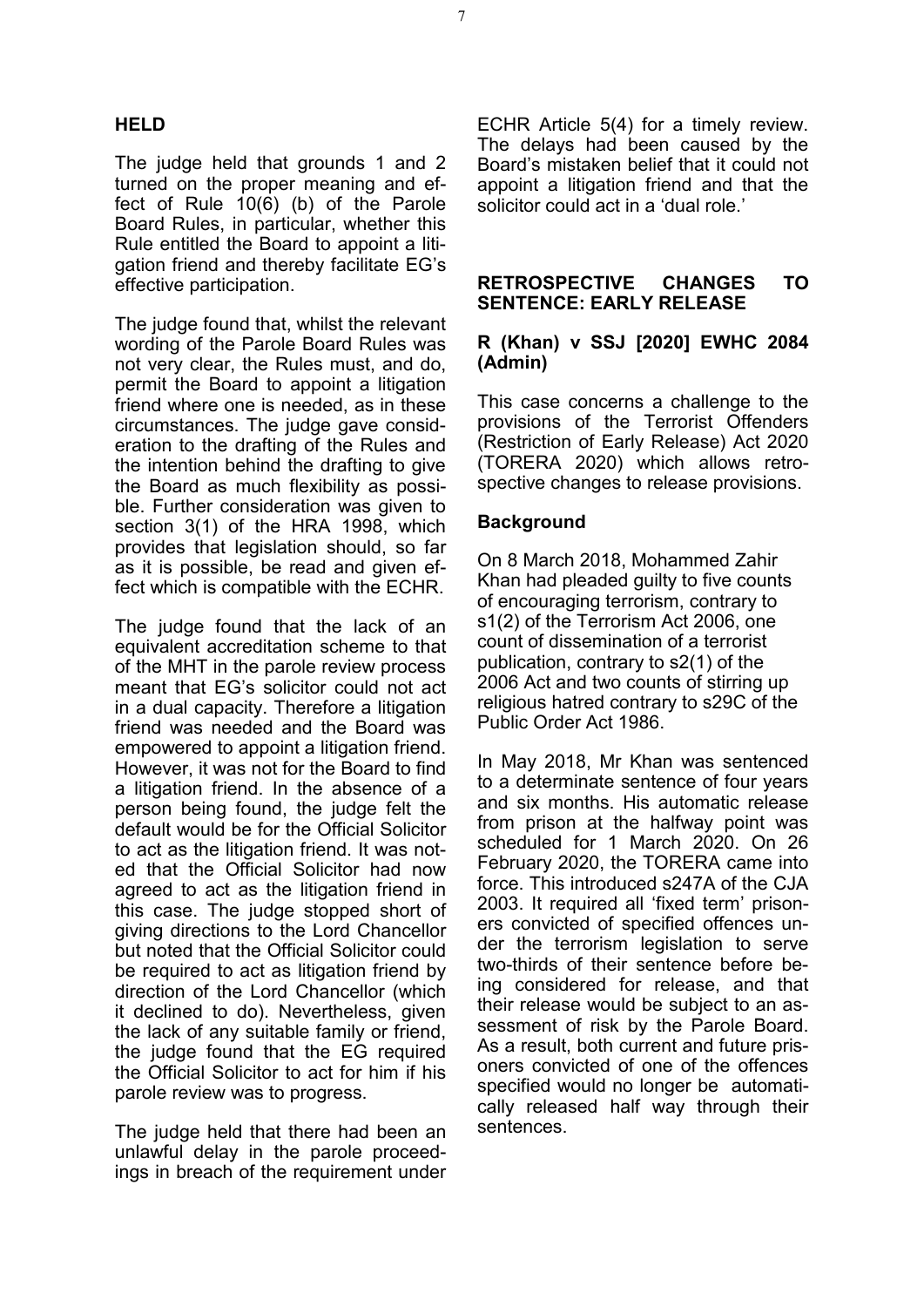The change affected Mr Khan's sentence; instead of being released without reference to the Parole Board on 1 March 2020, his case was to be referred to the Parole Board on 30 November 2020, at the two-thirds point of his sentence. The Parole Board would then consider whether it was no longer necessary for him to remain in custody for the protection of the public.

Mr Khan argued that the 2020 Act is incompatible with Articles 5, 7 and 14 of the ECHR and applied for judicial review.

# **HELD**

In respect of Article 14, the court agreed with the SSJ, who had said that distinctions based on the nature and gravity of the crimes committed do not fall within 'other status' and that the 2020 Act only applies to those convicted of terrorism offences and signifies the seriousness of those crimes. The court found that due to the real and immediate threat to public safety, demonstrated by the attacks in November 2019 and February 2020, it was rational for Parliament to distinguish terrorist offenders from other offenders, differentiate between terrorist offences and increase the time required before prisoners become eligible for release. Accordingly, the complaint under Article 14 was rejected.

In respect of Article 7, the court considered the Grand Chamber decision in Del Rio Prada v Spain (2014) 58 EHRR 37 and noted that the fundamental question would be what a 'penalty' is. The court concluded that the changes implemented by the 2020 Act related to early release, not to the sentence imposed by the judge. As such, an amendment by the legislature to the arrangements for early release did not amount to the imposition of a heavier penalty and so did not raise an issue under Article 7.

In respect of Article 5, the court consid-

ered Del Rio Prada v Spain again and determined that there is a distinction between the sentence passed by a sentencing judge and the administration or execution of the sentence. As such, throughout the prisoner's time in custody, the governing authority for that detention is the original sentence. The court found that it is foreseeable that arrangements for the execution of any given sentence might be changed by policy or legislation and, as such, the 2020 Act did not undermine the lawfulness of his sentence

The court rejected the claim and dismissed the application.

#### **PAROLE BOARD: PROCEDURAL UNFAIRNESS (RECONSIDERATION MECHANISM)**

# **R (Steven Stokes) v Parole Board [2020] EWHC 1885**

This case concerns an application by Mr Stokes to judicially review the Parole Board's refusal to reconsider its decision on the grounds of procedural unfairness.

## **Background**

The reconsideration mechanism was brought into force under the new Parole Board Rules in July 2019. It allows a prisoner and the SSJ the opportunity to apply to the Parole Board for a decision to be reconsidered if they believe it was either irrational and/or procedurally unfair. The reconsideration mechanism applies to all decisions relating to the release of prisoners serving an indeterminate sentence (life or IPP) and certain determinate sentences.

Mr Stokes was sentenced in 1979 to life imprisonment with a tariff of 15 years. The tariff expired in 1994. He was released on licence for the first time in 2005 but was recalled 5 months later,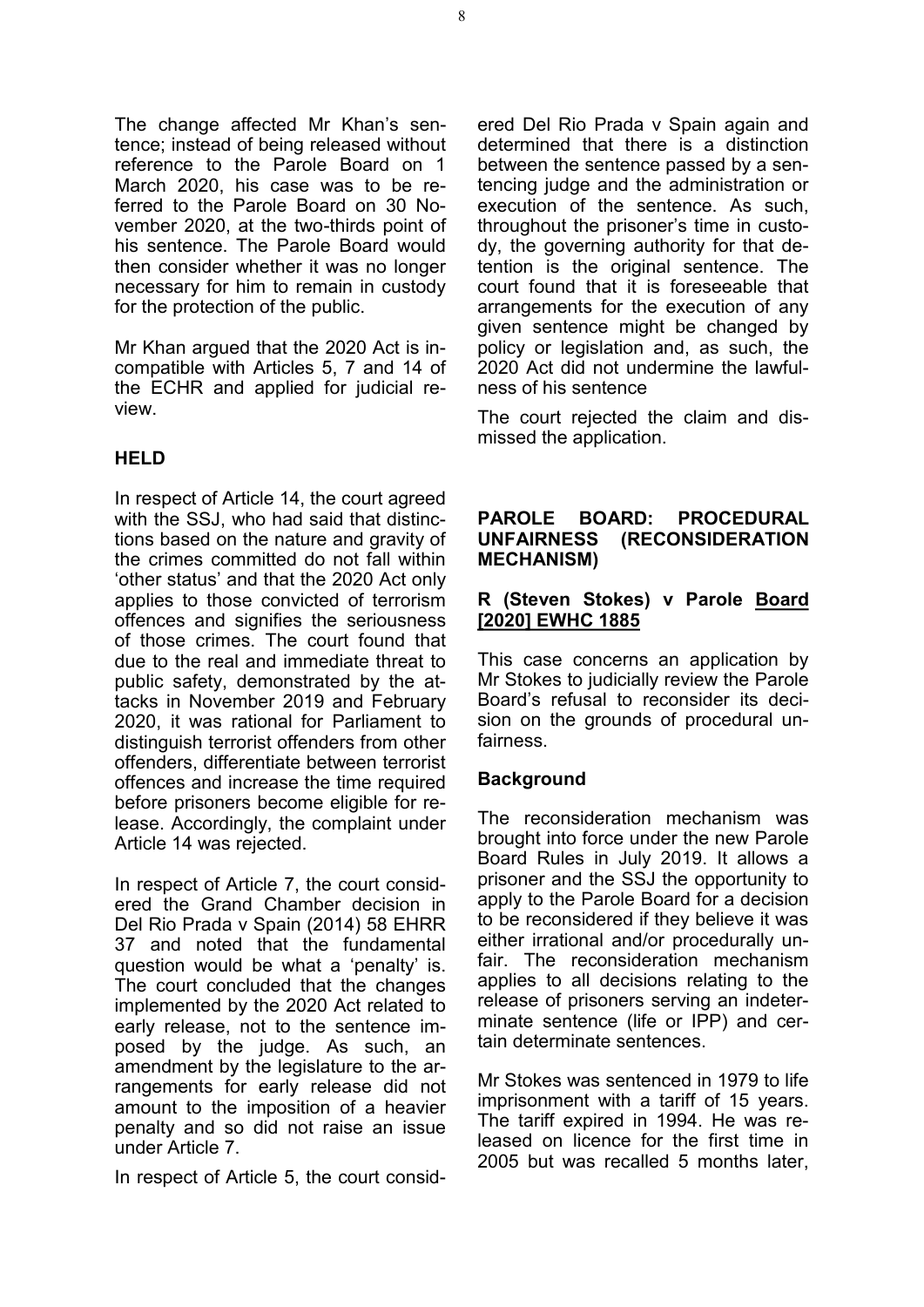having been arrested on suspicion of attempted murder. He was released on licence again in 2017 but there were ongoing concerns about his behaviour, including his association with sex workers and registered sex offenders and accessing sex websites. In 2018 he was returned to custody.

An oral hearing took place in July 2019 to consider the re-release of Mr Stokes. The panel heard from evidence from three psychologists, Mr Stokes' offender supervisor and his offender manager. Each of the professionals recommended release on licence. However, the panel refused to direct his release. Despite acknowledging that the proposed risk management plan was very robust, the panel doubted it would be effective in managing Mr Stokes' risk as it was similar to previous risk management plans. The panel set out various concerns. These included Mr Stokes putting himself into risky situations, lacking internal controls to manage his risk and being dependant on external controls. It considered that these concerns outweighed the recommendations of all the witnesses.

Mr Stokes applied for reconsideration of this decision under Parole Board Rule 28. This application was refused. Mr Stokes argued that this refusal did not recognise that the original panel failed to give adequate reasons for not accepting the recommendation of all five professional witnesses and also failed to deal with concerns expressed by his offender supervisor that open conditions would not offer him the level of support he needed. The decision refusing reconsideration did not adequately deal with the procedural unfairness challenge

## **HELD**

The judge held that it was clear that the panel's reasoning rested on Mr Stokes' behaviour in the two recent periods of release on licence. However, there had

been significant developments since the last recall, including work with a psychologist and an occupational therapist and a change in Mr Stokes' presentation. The professionals had expressed concerns that the level of support needed would not be available in open conditions. None of these factors were expressly or implicitly put into the decision-making balance by the panel. The judge concluded that the reasoning of the panel as to why the risks posed by Mr Stokes could not be managed adequately in the community fell below the acceptable standard in public law. As a result, so too did the reasoning in the reconsideration decision.

The judge agreed that although the decision summarised the procedural unfairness grounds this was lost sight of when the conclusion was formulated. Case law had established that while there is no common-law duty to give reasons, fairness in some circumstances may require this even where statute does not impose an express duty to give reasons (Dover District Council v CPRE Kent). The courts have emphasised the importance of adequate reasons in the decisions of the Parole Board where the liberty of the subject is at stake. The duty is heightened when the panel rejects expert evidence (R (Wells v Parole Board).

Overall the judge concluded that these were significant failings and the reconsideration decision was quashed and ordered to take place again.

#### **PAROLE BOARD: PROCEDURAL UNFAIRNESS**

# **R (Grinham) v Parole Board [2020] EWHC 2140 (Admin)**

The case concerned an application for judicial review of a Parole Board decision not to direct re-release on licence of a determinate sentence prisoner after recall on the grounds of procedural un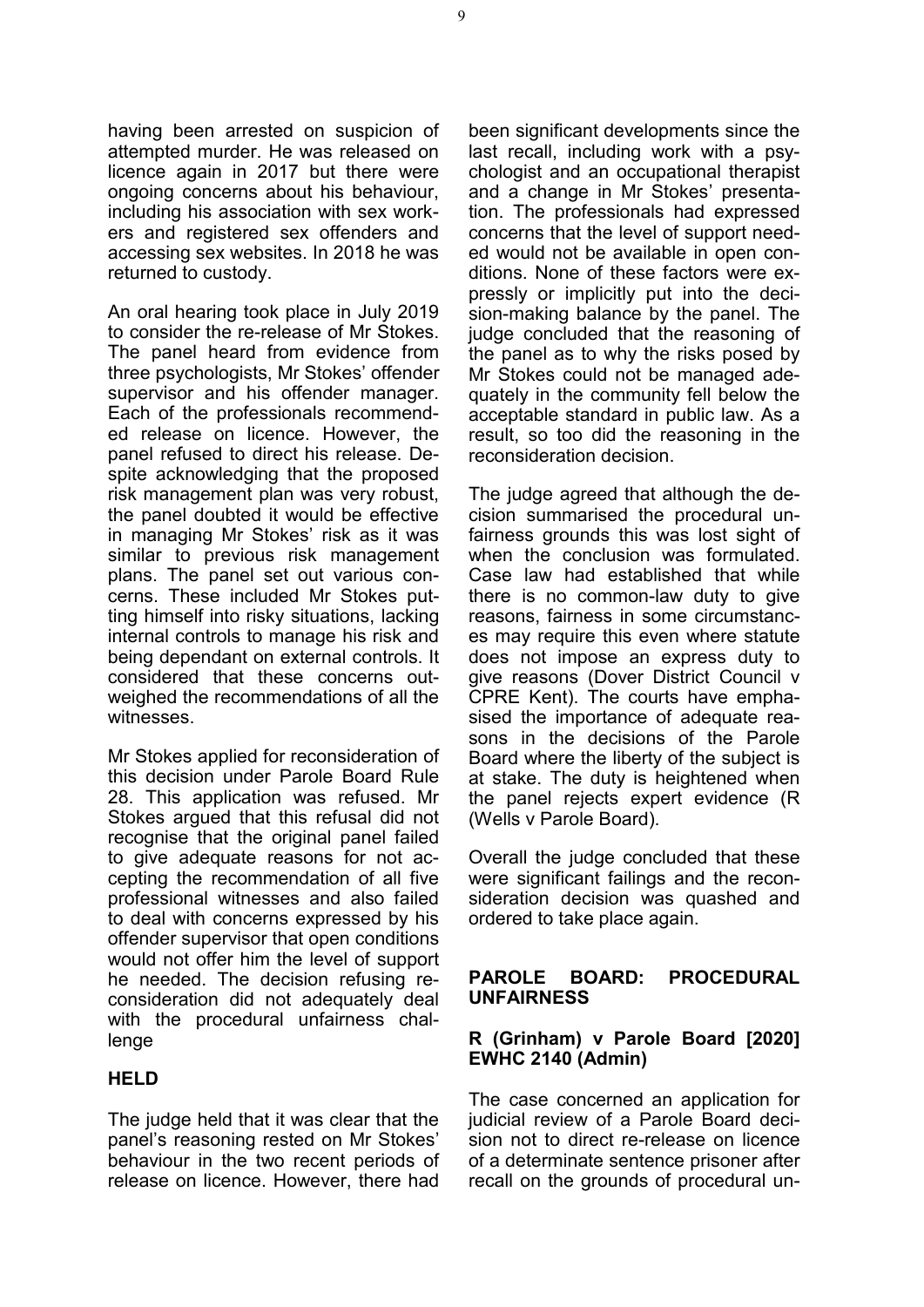fairness including a rushed hearing and the late service of relevant reports.

# **Background**

Mr Grinham was convicted of burglary (domestic and commercial), attempted burglary, harassment, perverting the course of justice, and driving offences. The burglary offences were committed in order to fund his use of class A drugs. He received a determinate sentence of 56 months. He was released at the half-way point but recalled after relapsing into drug use.

Mr Grinham applied for re-release and was granted an oral hearing by the Parole Board. After deterioration in his health, an expedited hearing was granted. By the time of the hearing both his offender manager and offender supervisor supported his re-release on licence.

The expedited hearing was listed for only two hours rather than the expected full day and conducted by a single member of the Board, who could not stay beyond the time allotted for the case. Furthermore, relevant reports had been served late (on the morning of the hearing) on which instructions needed to be taken before the hearing. An adjournment was discussed, which upset Mr Grinham. However, the hearing went ahead but evidence had to be given in stressful conditions. Furthermore, a key report was not served until after the hearing.

The panel did not direct re-release, despite the support by the professional witnesses. It concluded that the proposed risk management plan was not likely to be effective to contain Mr Grinham's risk to the community

# **HELD**

The court found that there had been serious failings in the preparation of the case for the oral hearing. This had resulted in real difficulty for Mr Grinham and his solicitor on the day of the hearing. These failings had had an impact on the fairness of the hearing.

In summary the court found:

- There was a failure to comply with directions to serve reports before the hearing;
- There was insufficient time before the hearing for Mr Grinham's solicitor to take instructions on the late served reports;
- The Chair had limited time to hear the case which result in an unreasonable pressure of time that impacted on the evidence received;
- The limited time available had a prejudicial effect on Mr Grinham's giving evidence;
- Mr Grinham's solicitor had been unable to challenge witnesses as extensively as she would have like, materially this meant that licence conditions were not fully explored with the offender manager
- The service of the report after the hearing meant oral closing submissions could not be made on the day to allay any concerns in relation to its contents.

The court said that once procedural unfairness has been established, it is enough to show that but for that procedural fairness the outcome might have been different. It is not necessary that the outcome would necessarily have been different. The court decided that it was impossible to conclude that the Board would inevitably have come to the same decision. For these reasons, the court held the hearing was unfair and the resulting decision was unlawful. The decision was quashed and an order was made for an expedited re-hearing to be listed.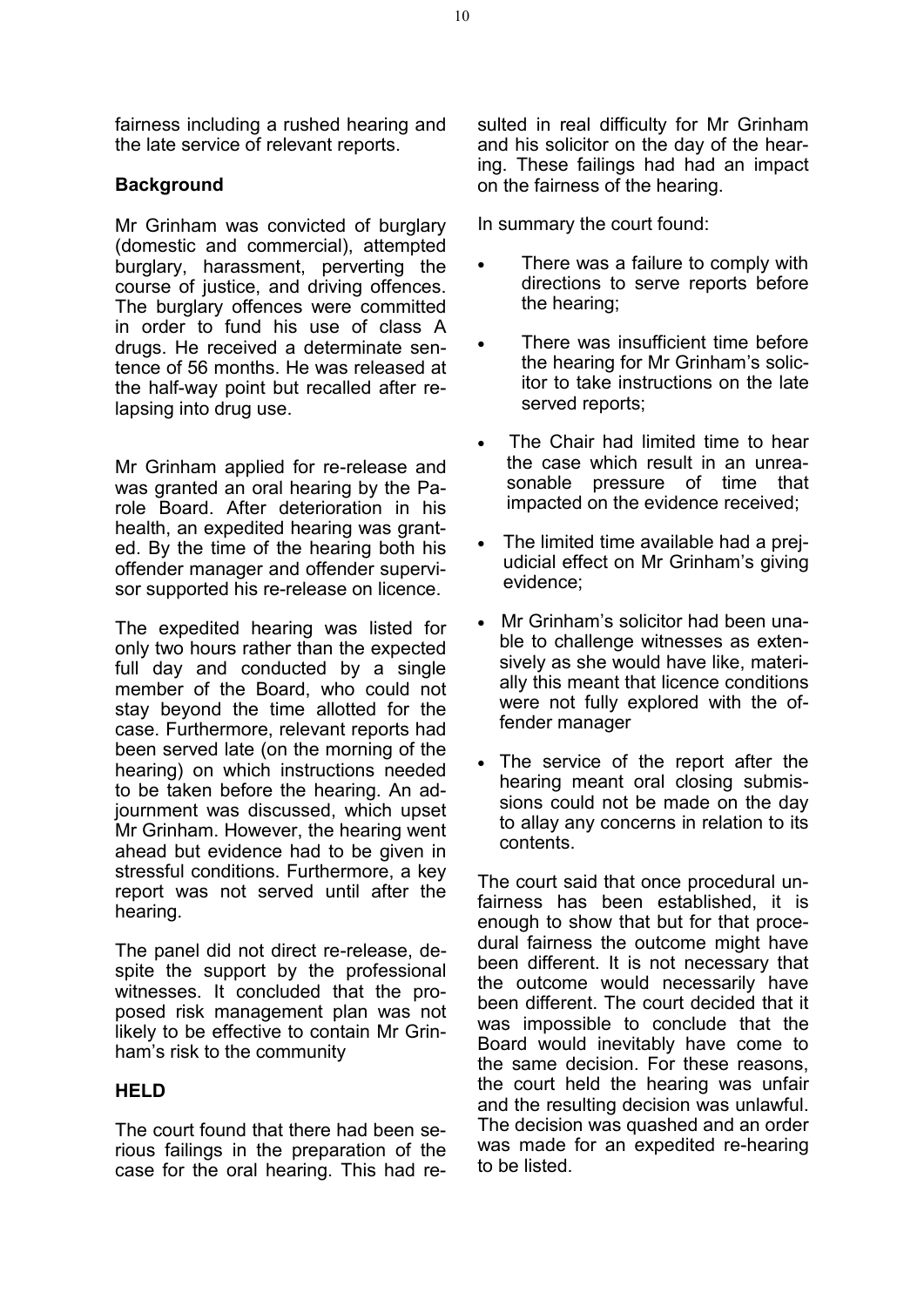#### **PAROLE BOARD: PROCEDURAL UNFAIRNESS - TRANSFER TO OPEN CONDITIONS**

# **R (Stephens) v Parole Board [2020] EWHC 1486 (Admin)**

This case concerned a challenge by a prisoner serving a mandatory life sentence against the Parole Board's decision at a pre-tariff review not to recommend his transfer to open conditions.

# **Background**

Mr Stephens had been convicted of murder (when he was 20), and sentenced to life with a tariff of 17 years. His case was referred to the Parole Board for a pre-tariff review to consider whether his risk was low enough for him to be moved to open conditions. The Parole Board considered his case but did not recommend a transfer.

Mr Stephens claimed that the Board had failed to consider all of the factors required by law, and had failed in its duty of inquiry amounting to procedural unfairness.

The SSJ provides that the main factors which the Parole Board must take into account when evaluating the risks of transfer to open conditions against the benefits:

- 1) the extent to which the prisoner has made sufficient progress in addressing and reducing risk to a level consistent with protecting the public from harm, in circumstances where the prisoner in open conditions may be in the community unsupervised on licensed temporary release
- 2) the extent to which the prisoner is likely to comply with the conditions of any such form of temporary release
- 3) the extent to which the prisoner is considered trustworthy enough not to abscond
- 4) the extent to which the prisoner is likely to derive benefit from being able to address areas of concern and be tested in open conditions such as to suggest transfer to open prison is worthwhile at that state.'

Mr Stephens argued the Board had only considered the first three factors.

# **HELD**

The court said it could not see any consideration of the matters to be addressed under factors two and four of the guidance. The concluding paragraph in the Board's decision letter focussed mainly on risk reduction. It found the panel erred in law in not in not according with the guidance set out in the authorities such as R (Grantham) v Parole Board for England and Wales [\[2019\] EWHC 116 \(Admin\)](https://www.bailii.org/ew/cases/EWHC/Admin/2019/116.html) and also R (Hutt) v The Parole Board [2018] [EWHC 141 \(Admin\)](https://www.bailii.org/ew/cases/EWHC/Admin/2018/141.html) as regards the necessity to consider all of the relevant factors which the Board is required to address.

The court made a declaration that the decision was unlawful, and made an order quashing that decision. Although Mr Stephens had also requested a mandatory order that his case be expedited, the court considered that due to the Covid-19 pandemic it could not ascertain the Board's ability to expedite hearings, and therefore expressed strong encouragement for expedition of his case rather than making an order.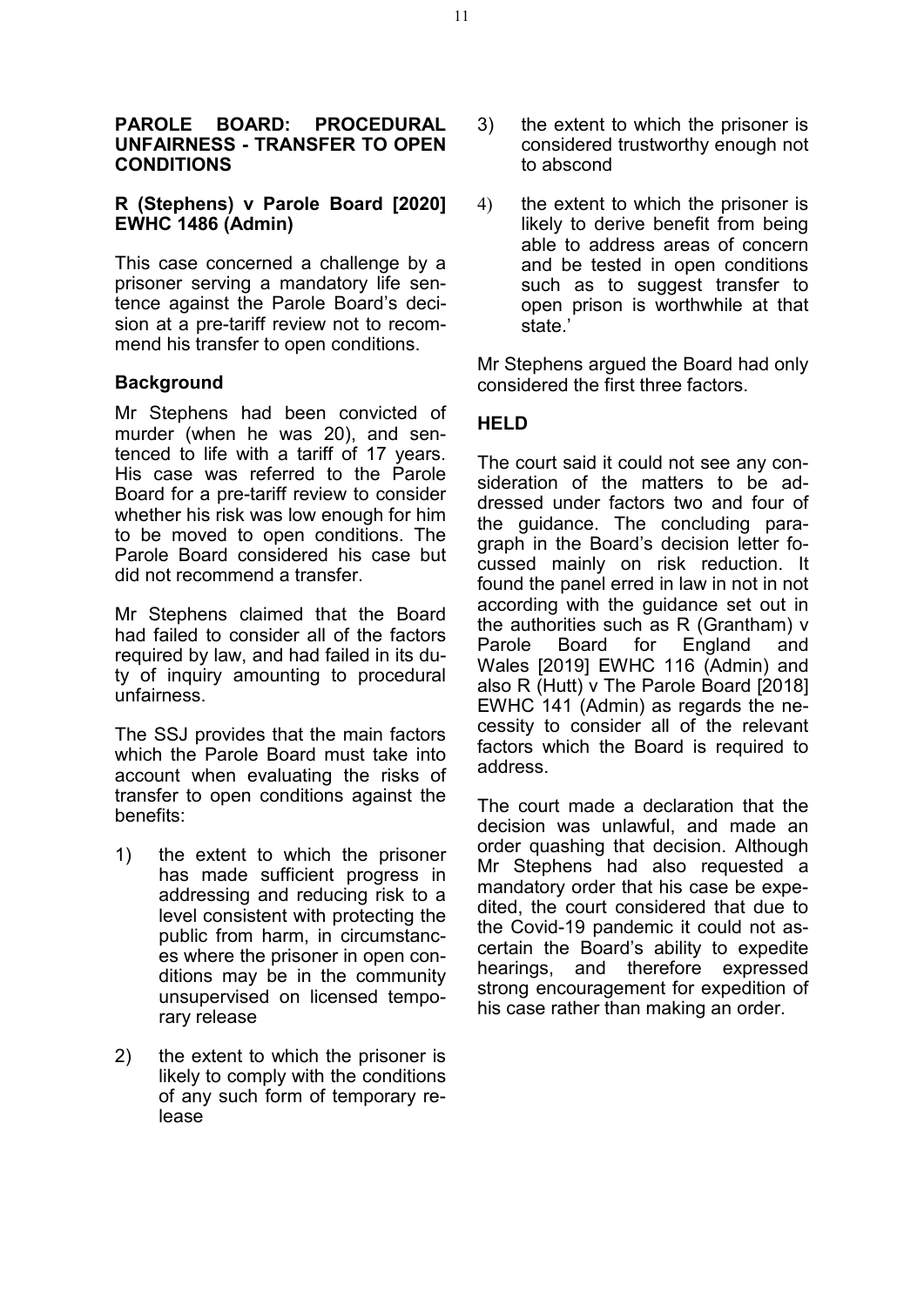#### **PAROLE BOARD: TRANSFER TO OPEN - FAILURE TO FOLLOW DI-RECTIONS**

# **R (Debono) v Parole Board [2020] EWHC 655 (Admin)**

This case involved a challenge to a Parole Board decision not to direct release or to recommend transfer to open conditions on the grounds that the Board had failed to comply with the correct test set out in Directions issued by the SSJ.

# **Background**

In December 2006, Mr Debono was convicted of two offences of arson with intent to endanger life. These involved fire-bombing the homes of two police officers in the early hours of the morning when the officers and their families, including small children, were at home. He was sentenced to two concurrent sentences of imprisonment for public protection (IPP). The tariff was eight and a half years, less 323 days spent on remand. The tariff had expired more than five years before, in October 2014.

In 2018 Mr Debono's case was reviewed by the Parole Board. The Board had before it a range of reports to consider including from a number of psychologists, his offender supervisor and his offender manager. Mr Debono had a history of previous offences, including many convictions for offences of dishonesty, some for violence, and many involving vehicles. However, while in custody, he had engaged in a range of rehabilitative programmes and it was accepted his behaviour in custody was 'excellent'. The psychological reports indicated that he had dysfunctional personality traits and other unaddressed risk factors that were inhibiting his progress. The offender supervisor recommended a transfer to open conditions but accepted that Mr Debono had not fully addressed his core risk factors. The offender manager recommended

that Mr Debono remain in closed conditions.

The Parole Board did not direct release; it was not satisfied that Mr Debono had reduced his level of risk such that it could be managed in the community release. It also did it recommend his transfer to open conditions; it found he had unmet treatment needs that could not be addressed in open conditions.

Mr Debono applied for judicial review. He claimed that the Parole Board had failed to consider Paragraph 7 of the 2015 Directions, pursuant to the CJA 2003 Pt 12 s.239, and/or the balancing exercise which is to be carried out when deciding whether or not to recommend transfer to open conditions. The balancing of the risks and benefits involves consideration of the following factors:

- 1) the extent to which a prisoner had made sufficient progress in addressing and reducing risk;
- 2) the extent to which the prisoner was likely to comply with the condition of any form of temporary release;
- 3) the extent to which the prisoner was trustworthy enough not to abscond; and
- 4) The extent to which the prisoner was likely to derive benefit from being tested in an open environment.

Mr Debono submitted that the Board did not appear to have considered the benefits of transfer to an open prison. This included Mr Debono being able to demonstrate that he could i) resolve conflict without resorting to violence, ii) resist the temptation to abuse drugs, iii) obtain employment and (iv) enhance his personal support network without resorting to previous antisocial associates.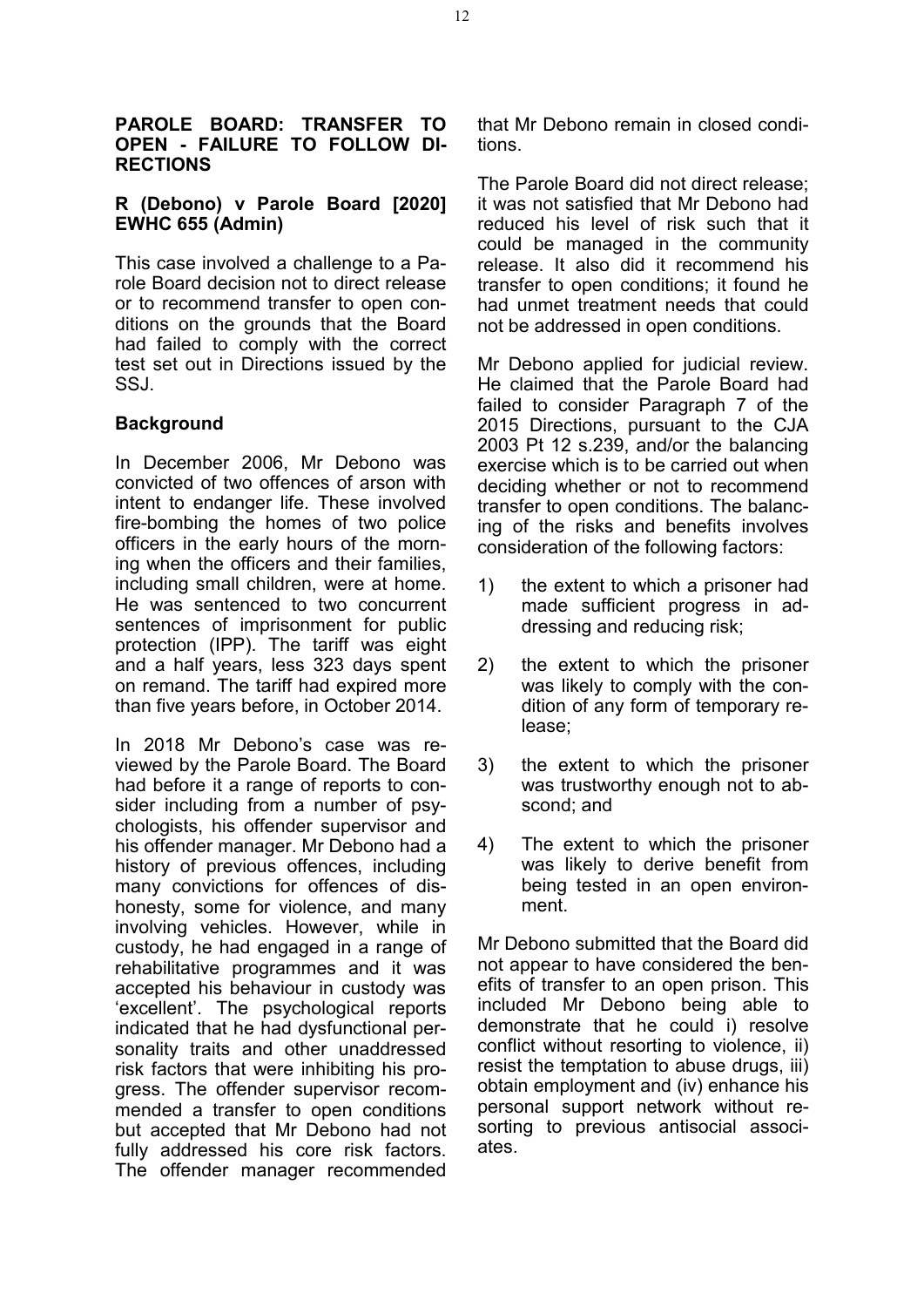It was held to be unclear whether the benefits of being tested in an open environment had been adequately considered by the Parole Board. Even if the benefits had been considered, the Board's decision did not provide evidence that it had conducted the appropriate balancing exercise, weighing the benefits against the risks. Since the balancing exercise was held to be fundamental to the decision-making progress, the court quashed the decision and ordered a fresh parole review.

# **R (Samuel) v Parole Board [2020] EWHC 42**

This case also involved a challenge to a refusal by a Parole Board decision not to direct release or to recommend transfer to open conditions on the grounds that the Board had failed to comply with the correct test set out in Directions issued by the SSJ as well as findings of fact not based on evidence

# **Background**

Mr Samuel pleaded guilty to a number of offences including s18, ABH and robbery. He was sentenced in 2006, when he was aged 17, to detention for public protection. The tariff was five years. He appeared before the Parole Board in February 2019, by which point he was substantially beyond tariff. There were no recommendations from professionals for release but all recommended a transfer to open conditions. Mr Samuel sought a judicial review of the decision of the Parole Board not to direct his release or recommend his transfer to open conditions.

There were two grounds of challenge:

# **Ground 1 - failure to apply the correct test**

The SSJ has issued directions under s239 (6) of the CJA 2003 relating to the transfer of indeterminate-sentence prisoners to open conditions. The directions state that:

> 'A move to open conditions should be based on a balanced assessment of risk and benefits. However, the Parole Board's emphasis should be on the risk reduction aspect and, in particular, on the need for the ISP to have made significant progress in changing his/her attitudes and tackling behavioural problems in closed conditions, without which a move to open conditions will not generally be considered.'

The direction sets out the main factors the Parole Board should take into account when evaluating the risks of transfer against the benefits and case law emphasised that the Board is required to undertake a balancing exercise between risk and benefit when assessing suitability for transfer to open conditions.

## **Ground 2 - findings of fact not based on the evidence**

Mr Samuel argued that there were a number of findings not substantiated by the evidence. One of the Board's findings was that the professional witnesses were recommending transfer to open conditions not on the basis that Mr Samuel had reduced his risk to an acceptable level but because there was an impasse and he was stuck in the system.

# **HELD**

**Ground 1**: The judge held that the Board had failed to carry out a balancing exercise. There clearly were benefits to Mr Samuel of a transfer to open conditions, set out in the dossier. These included the opportunity of furthering his education with a local university, devel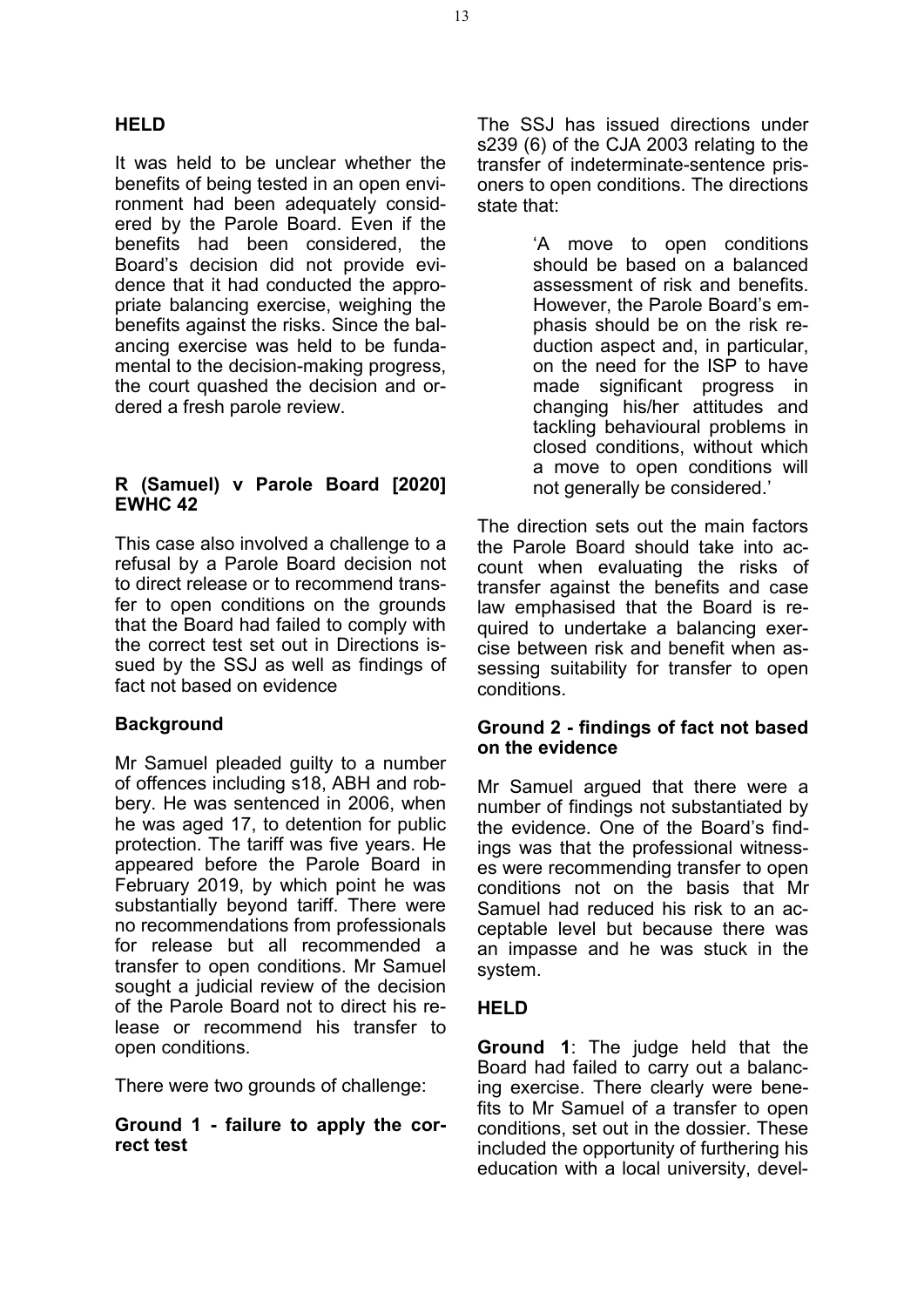opment of further community ties including with his family, and the potential for the move to act as a catalyst in increasing motivation to engage with his sentence plan. There was no mention in the Board's decision of any of the benefits let alone an evaluation of them or a weighing of them in the balance - this was an error in law. If the Board was of the view that there were no benefits it should have said so expressly and explained its reasons for doing so.

Even though the Board considered that the risk level posed by Mr Samuel remained high it was not possible for judge to conclude that it was 'highly likely' that it would have reached the same outcome even if it had considered and evaluated the benefits. Ground 1 succeeded.

**Ground 2** The judge held that the Board's interpretation of the professional witnesses did not reflect the full position articulated by them. They did refer to an 'impasse' but also said that a move to open conditions would have benefits, and that Mr Samuel's risk levels were such that they could be managed in open conditions. The Board had taken a narrow view of what the professional witnesses were saying, and misunderstood that evidence before it. This amounted to an error of law. Ground 2 succeeded.

The Parole Board's decision was quashed. The decision of whether the Parole Board should recommend Mr Samuel's transfer to open condition was remitted to a freshly constituted panel.

Mr Samuel was awarded his costs in connection with his application for specific disclosures of the note of the evidence taken by the panel. Mr Samuel also applied for his costs in connection with his application to rely on further evidence. Case law has established the general principle that costs could not be awarded to successful parties where the Parole Board has adopted a neutral position. The costs application in relation to the further evidence did not justify a departure from that ordinary rule and the costs for that application were refused.

## **PAROLE BOARD: FAILURE TO DI-RECT ORAL HEARING**

## **R (Bennett) v Parole Board [2019] EWHC 2746**

The case concerned an application for judicial review of a Parole Board decision not to hold an oral hearing on the grounds that the decision was unfair under common law and Article 5(4) of the ECHR.

# **Background**

Mr Bennett was convicted in October 2017 of an offence of assault occasioning actual bodily harm. He was given to a determinate sentence of 26 months. In October 2018, he was released on licence. His licence was revoked in November 2018 and he was recalled to prison on the grounds that he had breached his curfew, had a physical altercation with another resident at his accommodation and failed an alcohol test.

A post-recall report stated that there was a high probability that Mr Bennett would re-offend if released and concluded that he was unstable both in the community and in custody. It also said that he was overly paranoid, experienced frequent suicidal ideations and required formal assessment by a psychologist.

In January 2019, the Board considered his case and decided not to grant an oral hearing. Mr Bennett then submitted that the revocation of his licence had not met the test for recall; that he mainly presented a risk of self-harm rather than serious harm to the public, and that an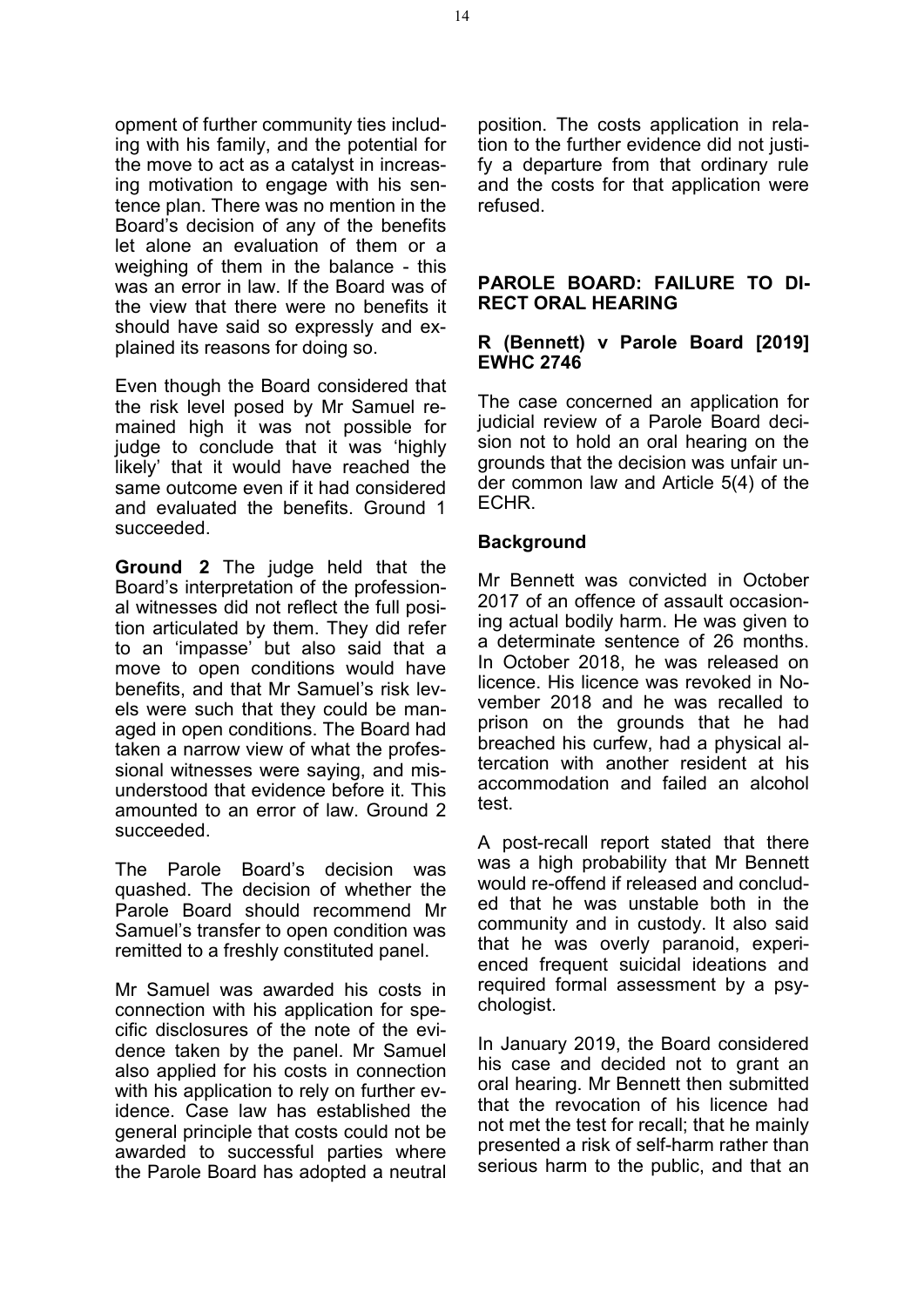oral hearing would help to explore ways to resolve difficulties he had been experiencing.

The Board rejected these submissions, and in February 2019 confirmed its decision

# **HELD**

The court held that the Board's refusal to grant an oral hearing was unfair and breached the prisoner's rights under the common law and Article 5(4) of ECHR, and the decision was quashed.

The court followed the judgement in Osborn, Booth and Reilly (2013) UKSC61 which set out the principles for approaching the decision about whether to grant an oral hearing:

- The Board should grant oral hearings when fairness to the prisoner requires a hearing in the light of the facts of the case;
- The Board should consider whether its independent assessment of risk may benefit from a closer examination provided by an oral hearing;
- The question whether fairness requires a prisoner to be granted an oral hearing is different from the question of whether that prisoner has a likelihood of being released or transferred to open conditions;
- Paper decisions made by single member panels of the Board are provisional, and a prisoner does not need to justify that a decision was incorrect, just to persuade the Board that an oral hearing is appropriate;
- When in doubt, the Board should allow prisoners an oral hearing.

The court found that in this case, Mr Bennett had well-recorded mental difficulties, and it would have required an oral hearing to properly understand his behaviour and fairly assess the risks he posed to himself and to others. It con-

sidered that the Board could not have fairly made an independent assessment of risk without all the information provided at an oral hearing.

It was noted by the court that although Mr Bennett was not disputing matters relating to his recall, his submissions included potential explanations and mitigating factors with respect to his behaviour, which ought to have been heard and considered at an oral hearing.

Accordingly, the court concluded that this was clearly a case which was not appropriate to be determined by a paper decision, and directed an oral hearing was required.

# **R (Tarnowski) v Parole Board [2019] EWHC 2674 Admin**

The case concerned an application for judicial review of the decision of the Parole Board not to direct an oral hearing on the grounds of procedural unfairness.

## **Background**

On February 2016 Mr Tarnowski (then aged 20) was given an extended sentence of six years with an extended licence period of six years following his guilty plea to offences of sexual activity with a child. He was eligible for release from 23 January 2019. A single member of the Parole Board considered his case on the papers and refused to direct release. Further representations by his solicitor were made requesting an oral hearing. A duty member of the Board considered the case and found that the panel had been in possession of sufficient information to conclude there was no need for an oral hearing; the 'correct' test had been applied and the principles of Osborn, Booth and Reilly (2013) UKSC61 had been considered. In ponse, a pre-action letter was issued by Mr Tarnowski challenging the decision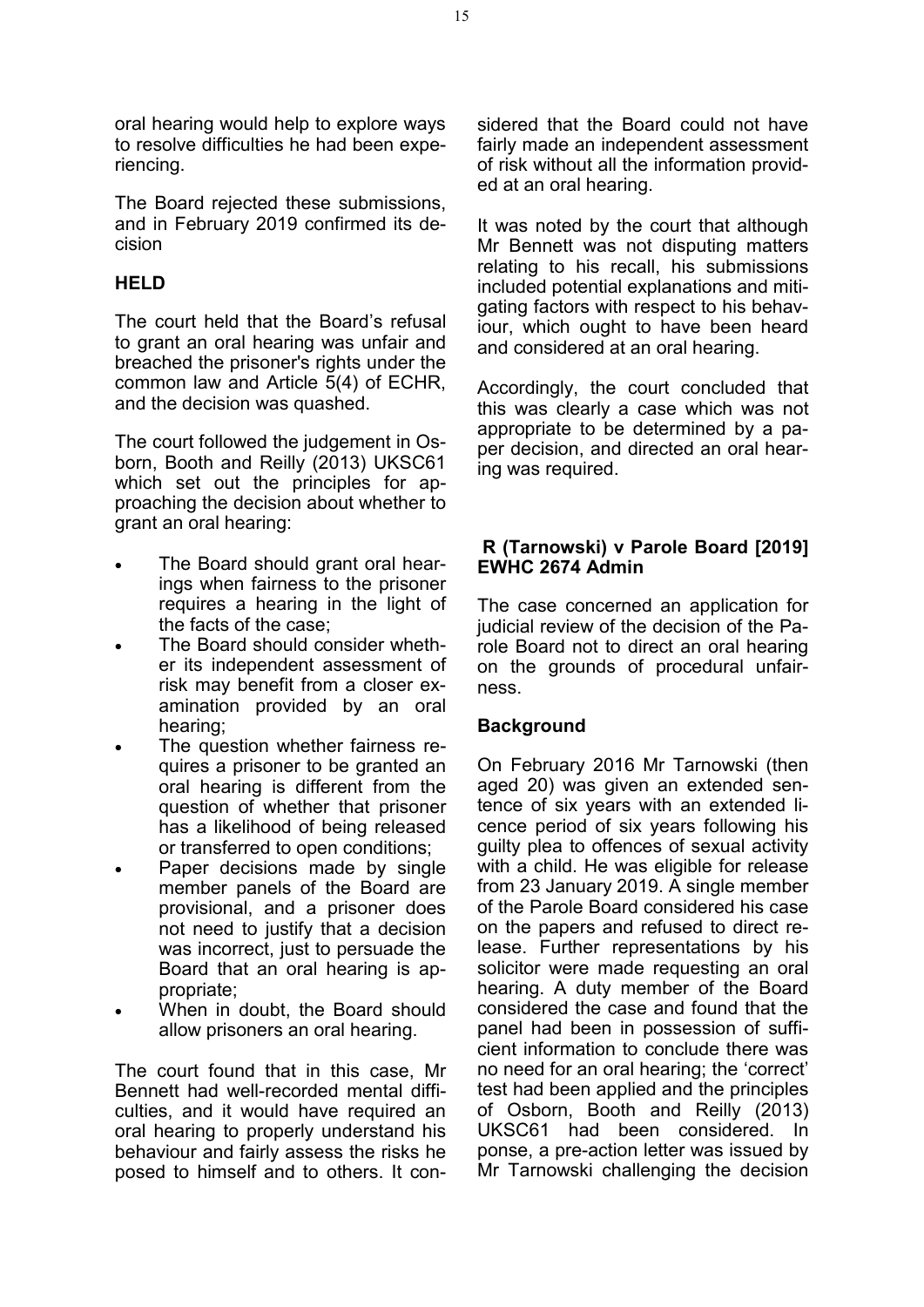to refuse an oral hearing on the grounds of procedural unfairness.

The court considered the quidance given in Osborn in which the correct approach to (common law) procedural fairness had been considered and the factors which should be taken into account when considering whether to hold an oral hearing. Osborn also noted that the standard of procedural fairness under the ECHR reflected those under the common law and that 'it will in most cases be necessary as a matter of fairness that he should have the opportunity to appear in person before the board'.

The court referred to the Parole Board's Member Case Assessment Guidance which noted that (a) 'fairness to the prisoner is the overriding requirement and the perceived utility of an oral hearing is not the deciding factor'; and (b) in order for a prisoner to justify the holding of an oral hearing it only needs to show that an oral hearing is appropriate.

## **HELD**

The court found that the decision to refuse an oral hearing was procedurally unfair. The decision was quashed and the court directed that the Parole Board reconsider the application for an oral hearing.

In reaching its decision the court accepted Mr Tarnowski's argument that no 'real reasons' had been given for refusing the oral hearing and it had not involved an explanation as to why procedural fairness did not imply that there should be an oral hearing.

The court noted that the test is not whether an oral hearing would be worthwhile, the test is one of fairness. It found that the refusal to allow Mr Tarnowski the opportunity to make oral representations was likely to be damaging to his rehabilitation. In this particular case Mr Tarnowski was imprisoned on 23 January 2015 when he was 18 and, in order to fairly assess the extent of development made whilst in prison, it was necessary to see a prisoner in person. A prisoner should be given the opportunity to given his own evidence in relation to his progress during his period of imprisonment.

## **R (Welsh) v SSJ [2019] EWHC 2238 (Admin)**

The case concerned an application for judicial review of the Parole Board's decision not to allow an oral hearing.

# **Background**

Mr Welsh was convicted of armed robbery in 2006; he received an IPP sentence with a minimum term of two years. He was released in February 2014 but recalled twice, in May 2015 and in March 2018. On the second instance, he was found to have an air rifle in his possession, and was subsequently convicted of a firearms offence and given a determinate sentence which was completed in April 2019.

In September 2018, Mr Welsh's case was reviewed by the Parole Board on the papers. The MCA Duty member found his risk to the public was too high to direct his re-release on licence. Mr Welsh's solicitors then made a further submission requesting an oral hearing. This was refused. The Board said that nothing in the submission persuaded it that the MCA decision had not been entirely reasonable and appropriate

Mr Welsh applied for judicial review of the decision

# **HELD**

The court held that there had been an incorrect application of law by the Parole Board in rejecting the request foran oral hearing. It had erroneously treated the application for an oral hearing as if it had been an application to appeal or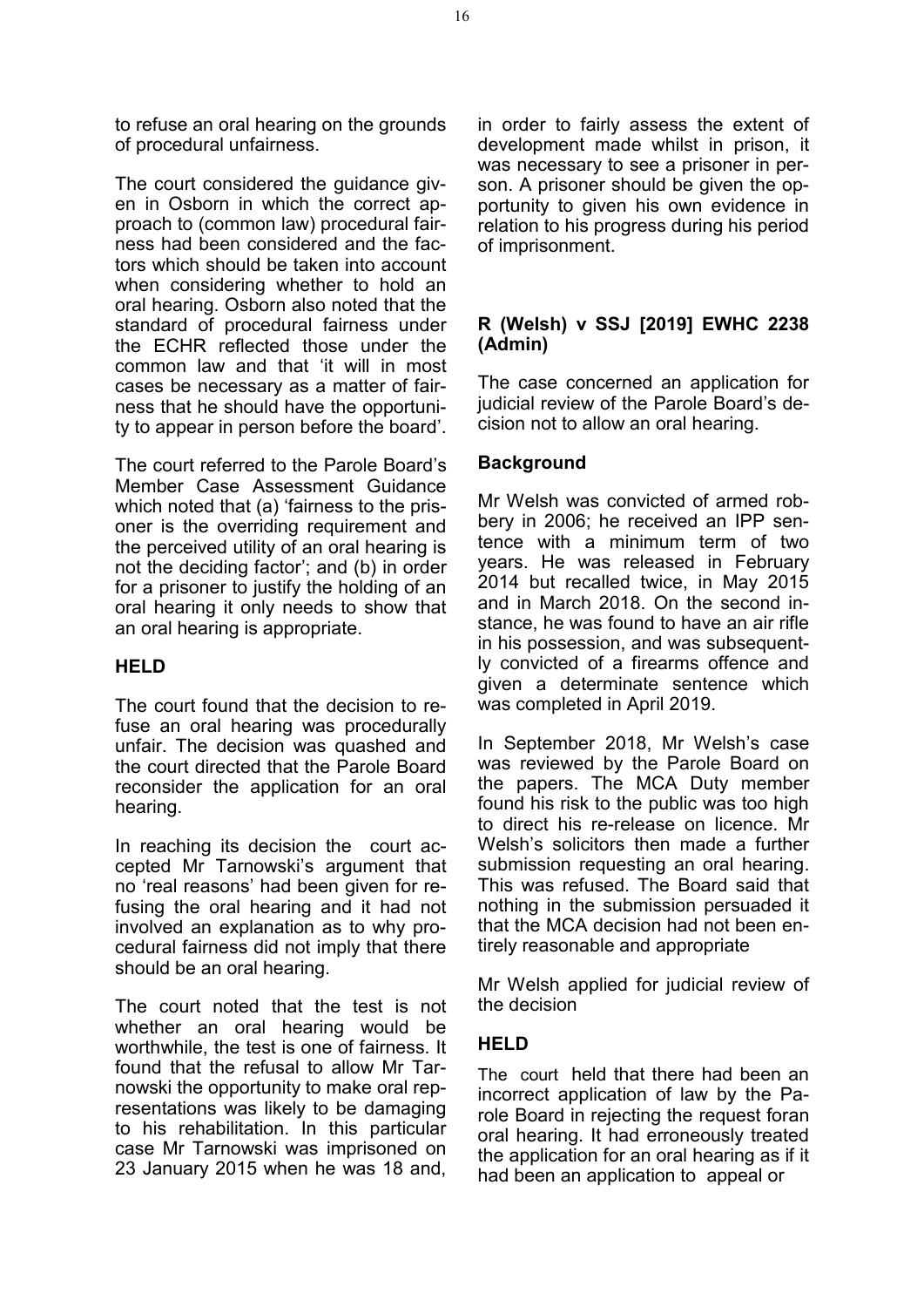review the previous decision of the MCA duty member, which was only meant to be preliminary. When considering whether an oral hearing should be granted, the Board should consider whether it was fair, based on the factual circumstances, for the prisoner to have an oral hearing. The court said the Board should have considered in particular the need to avoid a sense of injustice for prisoners and this entails allowing them to participate in the procedure for considering release. The court referred to the case of Osborn and Booth v Parole Board [2014] AC 1115. It held that Osborn shows that there is, in effect, a presumption in favour of an oral hearing in circumstances such as in this case where there was nothing in this case to displace that presumption. It held that to the contrary, there were a number of indicators that an oral hearing, in fairness, was required. The decision was also procedurally unfair.

The court quashed the decision and ordered that an oral hearing take place.

## **R (Black) v Parole Board [2020] EWHC 265 (Admin)**

The case concerned an application for judicial review of the Parole Board's decision not to grant an oral hearing of an application for release on life licence by an over-tariff indeterminate prisoner with a short tariff.

## **Background**

In 2006 Mr Black was sentenced to an indeterminate sentence for public protection in respect of an offence of sexual assault, with a tariff of six months.

On 13 March 2019, the Board considered Mr Black's case on the papers. It did not recommend his release nor grant him an oral hearing. The extensive reasons given for by the Board for this decision included the following

(which it also considered did not make an oral hearing necessary): (i) there had been an oral hearing in April 2018 which Mr Black had refused to attend: (ii) he had an extensive criminal record, including sexual and violent offences; (iii) he had refused to engage in work to address his offending behaviour; (iv) there were significant outstanding sentence planning targets and Mr Black had little intention of working with professionals to address the risk of reoffending.

Mr Black had made extensive representations in a letter of 3 April 2019 submitting that an oral hearing was required, particularly on the basis that there were inaccuracies in the dossier of documents provided to the Board. In his subsequent claim, Mr Black also argued that the panel wrongly took into account a psychology report and that his character was good and he was a model prisoner.

The court hearing the case referred to the leading case of Osborn, Booth and Reilly (2013) UKSC61 in which the Supreme Court had considered that an oral hearing for parole would generally be necessary where (i) important facts were in dispute or significant mitigations offered which needed to be heard orally to determine their credibility; (ii) the Board could not otherwise make an independent risk assessment; (iii) a face to face encounter was necessary for the prisoner's case to be put effectively or tested; (iv) the question of fairness for whether an oral hearing was necessary was different to whether the application would succeed and could not be answered by assessing the likelihood of the latter; and (v) in the case of posttariff indeterminate sentence prisoners, the Board was to scrutinise ever more anxiously any decision.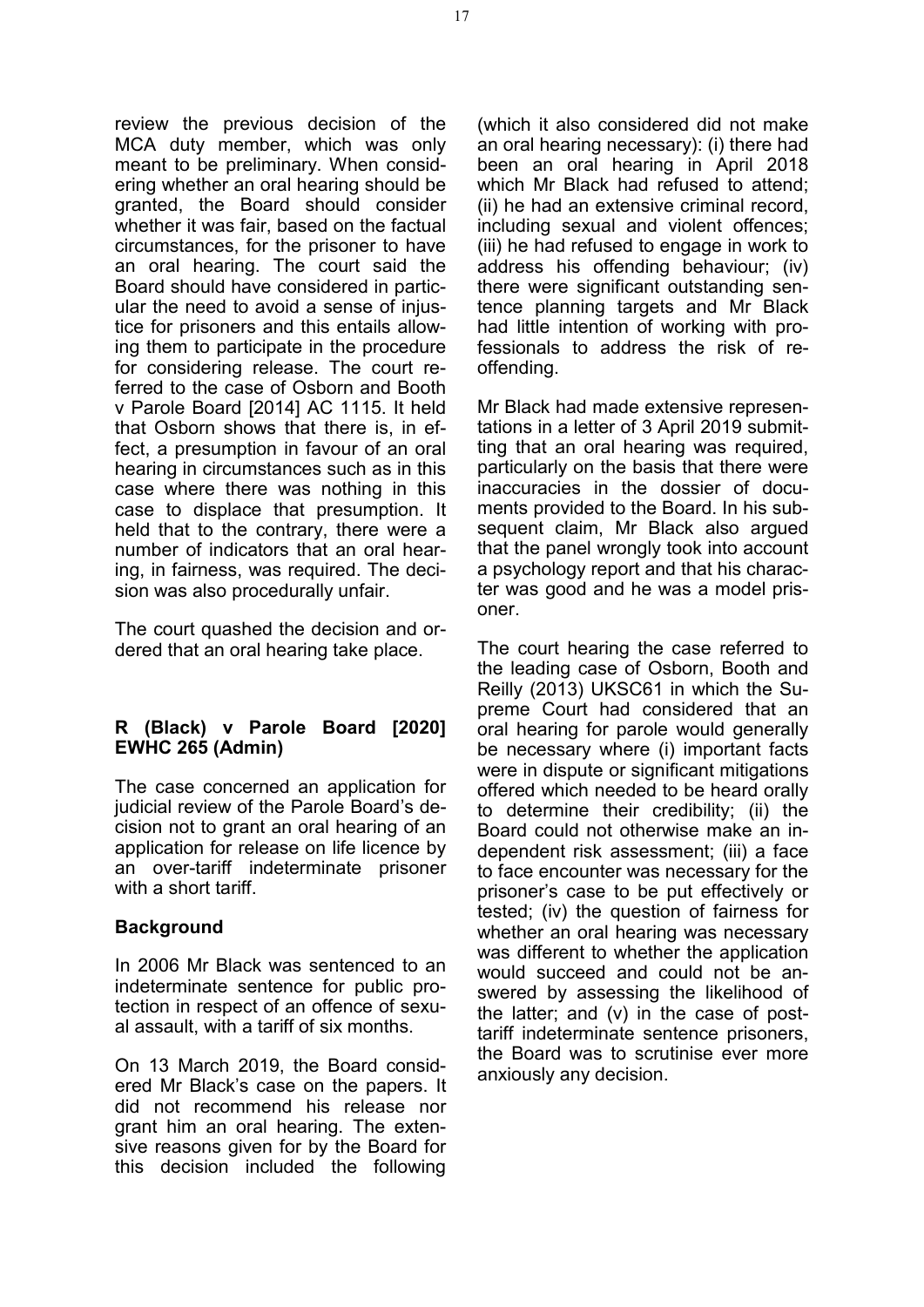# **HELD**

The court found that the Board's decision not to grant an oral hearing was flawed. It found that the starting point was that Mr Black's short tariff had expired more than a decade ago and yet he was still in prison. His case should therefore be anxiously scrutinised per point (v) of Osborn above. Additionally, there were issues of fact in dispute, which required testing at an oral hearing.

The court quashed the Parole Board decision

#### **PAROLE BOARD: INADEQUATE REASONS Sig**

#### **R (PL) v Parole Board and SSJ [2019] EWHC 3306**

This case involved a challenge to a Parole Board decision to recommend transfer to open conditions against the recommendations of professionals and for providing inadequate reasons.

# **Background**

PL was convicted in 2009 of a series of offences, which included actual bodily harm, common assault against women and possession of indecent images. He was given an extended sentence of 10 years, which was later quashed by the Court of Appeal and replaced with a sentence of imprisonment for public protection (IPP).

PL had a history of self-harm and was diagnosed with a personality and anxiety disorder. He displayed signs of a sociopath; he had an urge to kill adults, sadistic tendencies, was cruel to animals and fascinated by serial killers. He was assessed as a significant risk to the public. However, from 2014, his behaviour had improved following psychological help.

In 2018, the Parole Board heard PL's case. This included listening to recordings of telephone calls between PL and his father. Psychologists and PL's offender managers recommended that he be released to a psychologicallyinformed planned environment (PIPE) AP, or alternatively to his family. They agreed that open prison conditions would be bad for his psychological health. However, the Parole Board declined to direct release but recommended transfer to open conditions.

PL applied for judicial review. He argued that the Parole Board had ignored the professionals' recommendations and that his personality disorder would mean that open conditions would have a negative impact on him. He claimed too much weight had been given to the content of the telephone calls and his dependency on drugs and alcohol, which was not relevant to his case.

# **HELD**

The court said that PL's previous offences were extremely concerning as was his custodial behaviour and it was loath to interfere with the panel's decision. The panel had considered the view of the professionals, and it was permitted to take a different view. Even so, the court found that the panel had misunderstood or had not fully grasped PL's personality disorder and how open conditions might have a negative impact on him. If the telephone calls had had a significant influence on the panel's decision, the panel should have explained this fully. The panel had also relied on the use of alcohol and drugs as a reason to recommend open conditions, in order to test PL's resolve, even though, according to PL's history, alcohol and drugs were not major risk factors, especially as PL had had a clean drug test result recently. Therefore, these factors should not have swayed the panel's decision.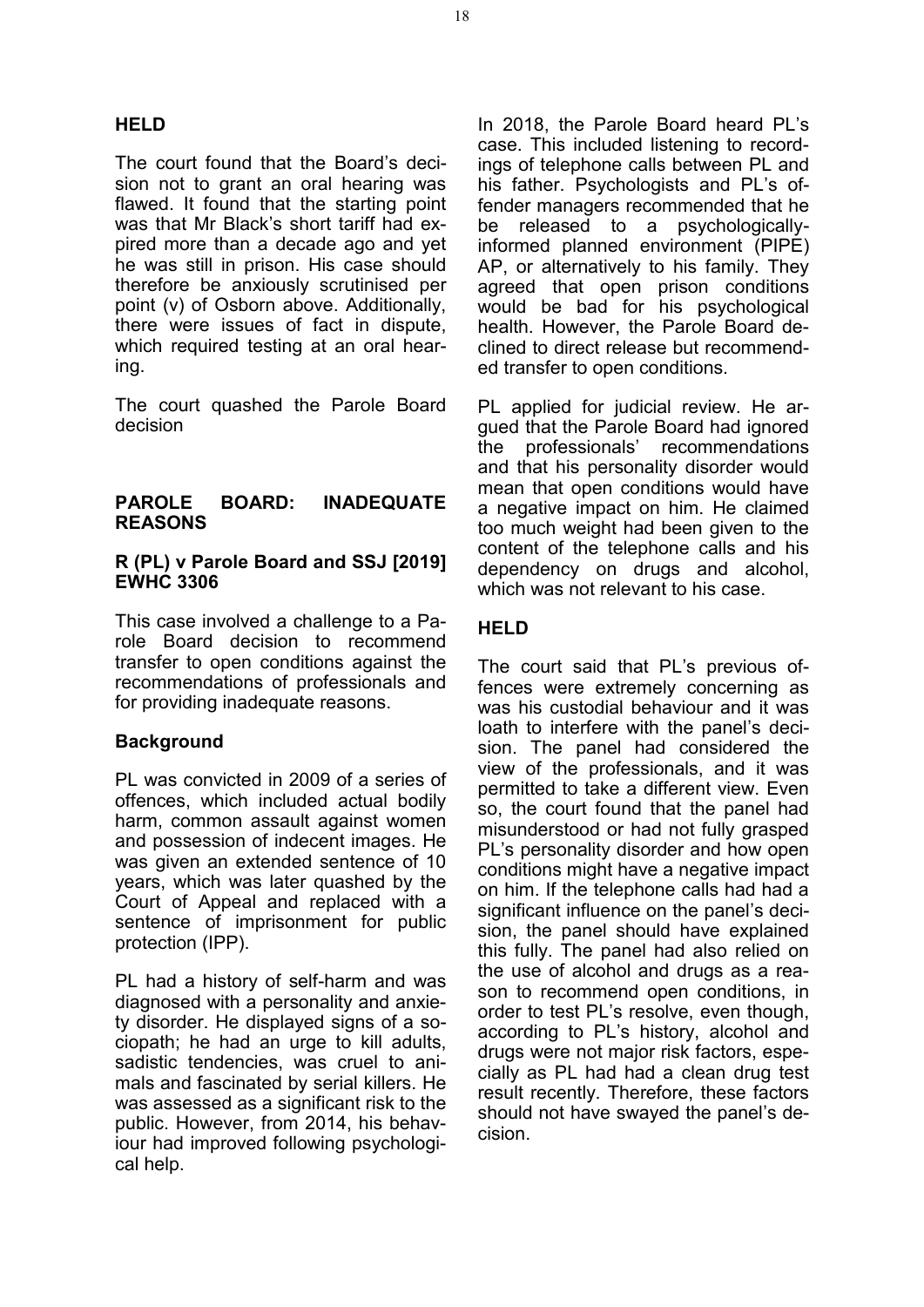On this basis, it was held that the panel's decision was flawed. While PL was in closed conditions, it could not be predicted how PL would behave in open conditions.

The application was granted. The panel's decision was quashed.

#### **PAROLE BOARD: MATERIAL MIS-TAKE OF FACT IN DECISION TO RE-LEASE**

# **R (Shepherd) v Parole Board [2019] EWHC 3256 (Admin)**

This case concerned an application for judicial review of the Parole Board's decision not to direct a prisoner's release from prison on the basis of a material mistake of fact made by the Board.

# **Background**

In March 2006, Mr Shepherd was convicted of attempted kidnap and was given an IPP sentence. In May 2017, he was released from prison on licence.

Mr Shepherd formed a relationship with a woman whom he had met in the Ipswich area. In May 2018, police received a complaint from a woman in the Ipswich area relating to three incidents which occurred while she was walking home from work in April and early May 2018. On each occasion she recalled being approached by a man driving a 'dark coloured' car the size of a typical BMW. On the third occasion, the woman made a note of the registration number DV03 YRY. This vehicle was later identified as being a BMW registered to Mr Shepherd's partner (Ms Smy) which she purchased on 10 May 2018.

Mr Shepherd was arrested on suspicion of stalking and interviewed by police. He accepted that he was the man who spoke to the complainant on the third occasion, but denied he was the person involved in the first and second incidents. The CPS declined to charge him; it found the alleged conduct did not meet the criminal threshold. However, he was recalled to prison on the basis of the allegations.

In November 2018, the Parole Board reviewed Mr Shepherd's case at an oral hearing. There was no audio recording and the only contemporaneous records were the handwritten notes of the panel Chair and Mr Shepherd's solicitor.

In December 2018, the Board issued a decision letter. It did not direct rerelease. It found that Mr Shepherd had the risk profile of a stalker; it relied on the evidence in respect of the third incident and an alleged admission by Mr Shepherd, or his partner, that her previous car had been a BMW of a darkish colour. Mr Shepherd's solicitor's notes contradicted this assertion. These recorded that Mr Shepherd had said the previous car had been a 'light blue – two-tone BMW'. The Chair's handwritten notes contained no reference to this fact, but the Chair conceded on further questioning that Mr Shepherd had referred to a two-tone colour and 'may have made reference to a blue colour'.

Mr Shepherd applied for judicial review of the Board's decision on the basis of a material mistake of fact..

# **HELD**

The court identified four requirements for a challenge of mistake of fact to succeed: (1) there must have been a mistake as to an existing fact, including a mistake as to the availability of evidence on a particular matter; (2) the fact or evidence must have been established, in the sense that it was uncontentious and objectively verifiable; (3) the claimant (or his/her advisors) must not have been responsible for the mistake; and (4) the mistake must have played a material (although not necessarily decisive) part in the decision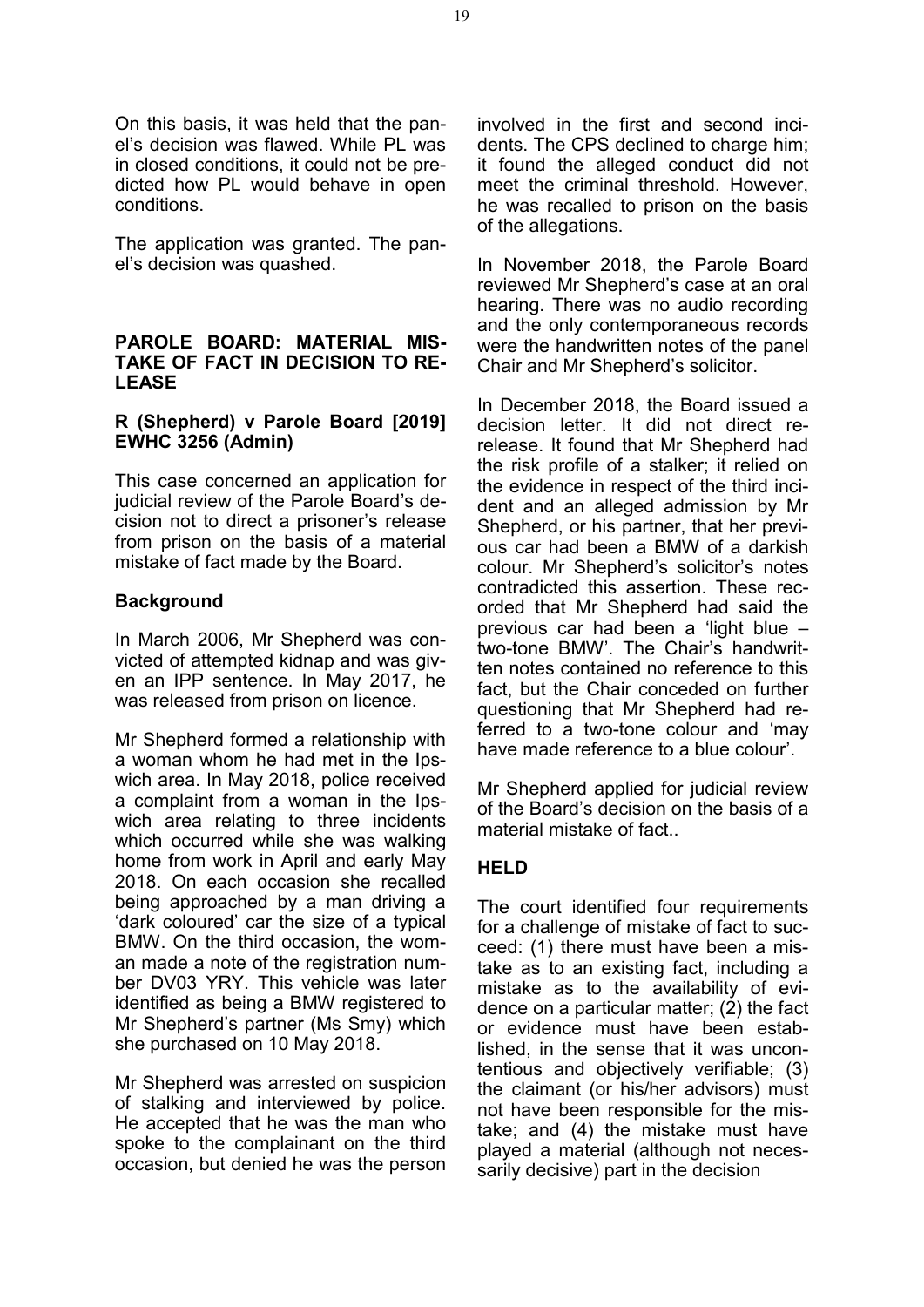maker's reasoning.

On elements (1) and (2), the court found on the balance of probabilities that the Board had made a mistake of fact by wrongly citing an admission concerning the colour of his partner's previous car, which was objectively verifiable from his solicitor's notes from the hearing.

On element (3), the court found that it was clear that neither Mr Shepherd nor his solicitor could be held responsible for the mistake.

On element (4), the court could not rule out the possibility that the mistake of fact regarding the 'admission' did not play a material part in the Board's reasoning. This was because the conclusion about Mr Shepherd's risk to the community made specific reference to the alleged 'admission' that his partner's previous car had been a BMW 'of a darkish colour' which seemed to have provided the Board with the evidential basis for its conclusion that 'it was more likely than not that you were the driver on the first two occasions as well', which, in turn, appears to have supported the panel's conclusion that he had 'the risk profile of a stalker' (albeit there could have been other reasons for it to have taken that view).

The court quashed the decision and remitted the matter back to a freshly constituted panel for reconsideration. The court observed that the Board had now implemented a policy to digitally record every hearing, which should avoid difficulties such as these arising in the future.

#### **CATEGORY A REVIEW – FAILURE TO GRANT AN ORAL HEARING**

#### **R (Conroy Smith) and the SSJ [2020] EWHC 2712 (Admin)**

This case concerns an application for judicial review of the decision by the Category A Review Team (CART) to grant Mr Smith an oral hearing of his application to be downgraded from Category A to Category B

#### **Background**

Mr Smith was convicted of murder (which he denied) and sentenced to life imprisonment in 2006 with a 29 year and 14-day minimum term. He was a Category A prisoner. On 25 June 2019, the Local Advisory Panel (LAP) met to consider its recommendation to the Category A Release Team (CART) in respect of Mr Smith's security category. The LAP took into account the recommendations made by three expert psychologists who recommended he be downgraded to Category B. The LAP decided that the Mr Smith had done all that he could within high security conditions and could be managed as a Category B prisoner. It therefore recommended a downgrade to Category B.

However, the Director of the Long Term and High Security Estate refused to downgrade Mr Smith on the basis that there was insufficient evidence of risk reduction. The Director had taken into account the fact that two of the expert psychologists had recommended that Mr Smith should engage in the Identity Matters programme if he was downgraded (despite the third, Professor Crighton, having said that this programme was unnecessary due to questions regarding its effectiveness). The Director said that the Identity Matters programme could be carried out as a Category A prisoner. Further explanations were not provided.

On 25 September 2019 Mr Smith's solicitors submitted representations requesting an oral hearing, submitting that there was cogent evidence that Mr Smith no longer presented a significant risk of re-offending and noting in particular that PSI 08/2013 contemplates an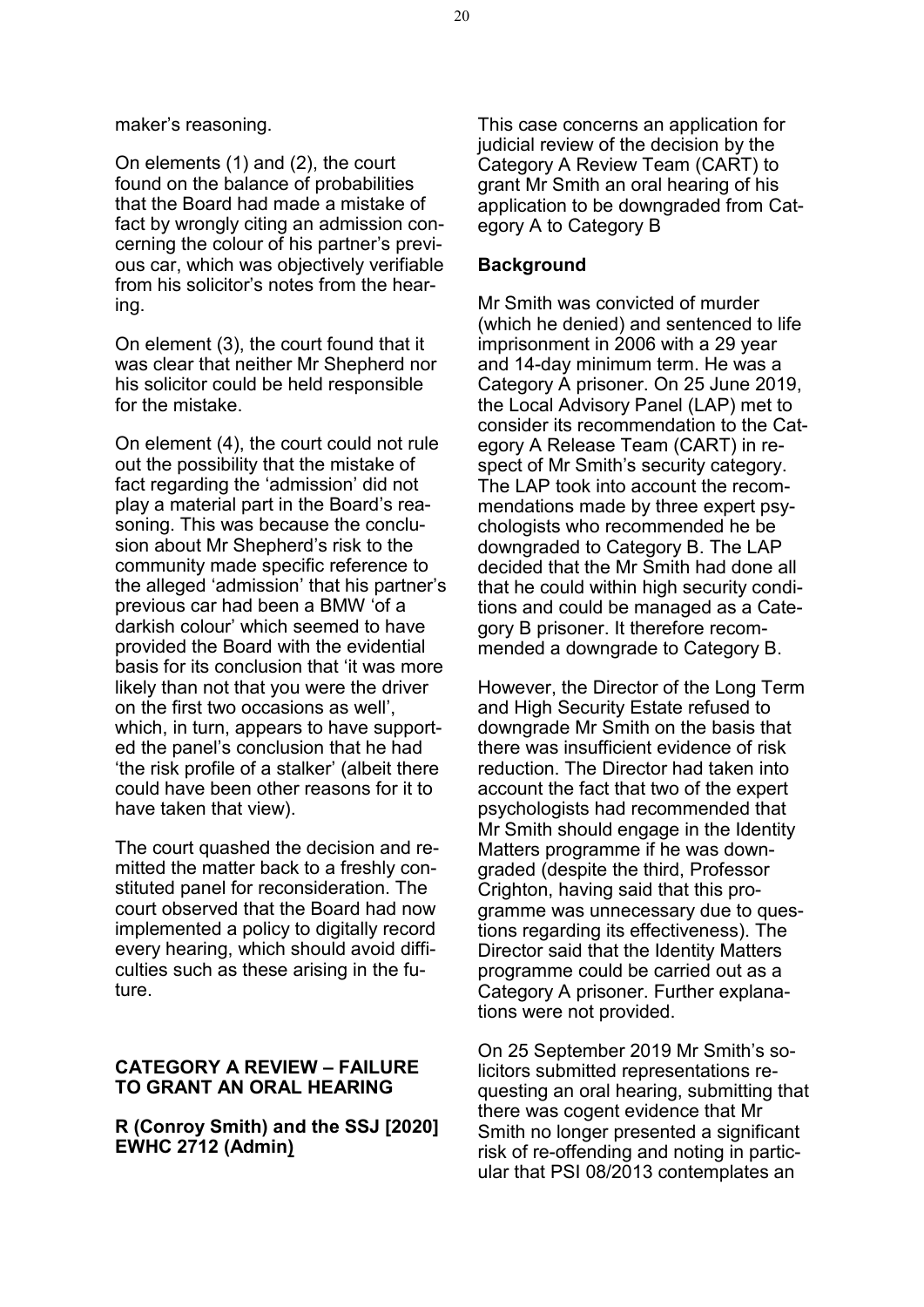oral hearing where the LAP, in combination with an independent psychologist, suggest that a downgrade is justified.

The request for an oral hearing came before the CART on 15 October 2019. The CART refused to grant the request on the basis that the information in the psychologists' reports was sufficient for Mr Smith's risk assessment and no further oral representations were required. CART also confirmed that the Identity Matters programme could address the risk of reoffending, but did not address the fact that this could be carried out as a Category B prisoner or whether it was in fact effective.

Mr Smith applied for a judicial review of the CART's decision and an order quashing it.

#### **HELD**

The Judge found that an oral hearing was required for the following reasons:

1. To hear why the Director and CART rejected the recommendations of the three psychologists so Mr Smith could address the issues;

2. To explore why the Director/CART disagreed with the LAP about downgrading the security categorisation;

3. The fact that the psychologists all agreed on downgrading strengthened the argument for an oral hearing;

4. There was a dispute among the psychologists whether the Identity Matters course was necessary. If it was unnecessary, or unnecessary to complete the course as a Category A prisoner , then the case for downgrading gained strength;

5. Fairness required an oral hearing to fairly resolve whether the Identity Matters programme should be completed

before downward categorisation could be considered;

6. Given Mr Smith's satisfactory completion of various programmes and psychological counselling sessions over eight years, it might make a difference for the Director to hear directly from him as to why there was now a significant reduction in the risk of his reoffending

7. Looking at the matter overall, it was unfair for the Director/ CART to make an adverse judgment against Mr Smith solely on an examination of the papers.

Mr Smith was entitled to have his case considered fairly on its own facts regardless of the fact that the index offence was murder.

The judge allowed the claim

#### **R (Seton) v SSJ [2020] EWHC 1161 (Admin)**

This case concerns an application for judicial review of the CART's refusal to grant Mr Seton an oral hearing of his application to be downgraded from Category A to Category B

#### **Background**

Mr Seton was a Category A prisoner. He had been convicted of murder in 2008 but maintains innocence. He is serving a mandatory life sentence. His tariff was set at 28 years and 214 days. It will expire in 2038. His security category was reviewed on 18 June 2019.

The LAP report recommended Mr Seton be downgraded to Category B, and expressly noted that he had significantly reduced his risk since arriving on the Psychologically Informed Planned Environment (PIPE) unit. However, two of the reports contained contrasting assessments of the risk Mr Seton posed. His offender manager assessed the risk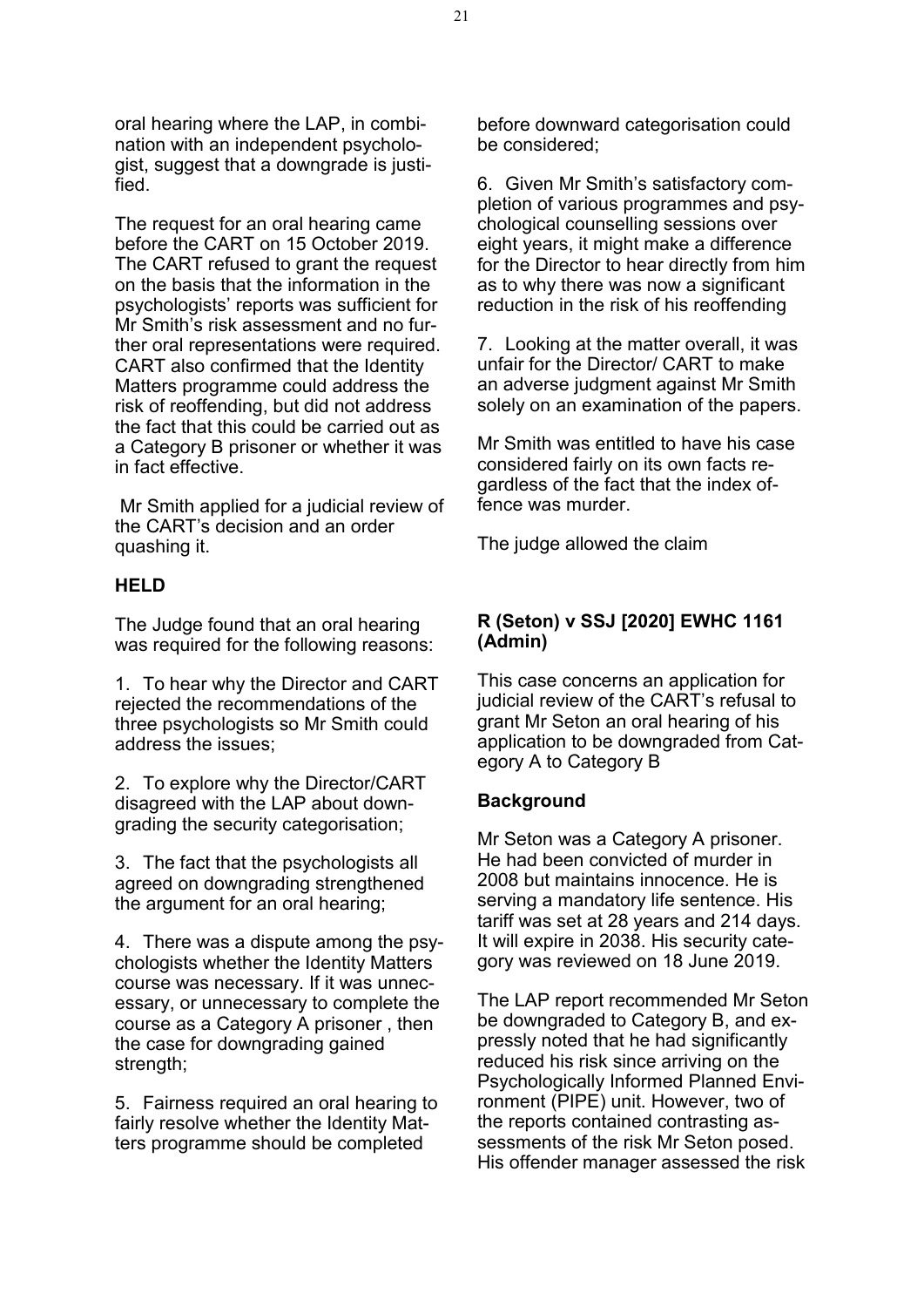to the public as high but a psychologist said that Mr Seton had made sufficient progress to be downgraded although she said that it would be beneficial for him to continue his work on the PIPE unit in Category A.

Mr Seton's solicitors made representations to the CART that he be downgraded or, if CART disagreed, that there should be an oral hearing due to the disagreement in the reports. He had been Category A for 13 years and never had an oral hearing and his maintenance of innocence should not preclude either downgraded or being granted an oral hearing.

In July 2019, the CART issued its decision. It claimed there was insufficient evidence of a significant reduction in Mr Seton's risk of reoffending and that he should remain Category A. The decision did not give reasons to support the conclusion that there are no grounds justifying an oral hearing. Mr Seton applied for judicial review. He argued that the relevant policy document, PSI 08/2013, required reasons to be given for rejecting an oral hearing and that the decision breached procedural unfairness. In response the SSJ argued there was no difference of opinion between the report writers and so there was nothing to be gained by an oral hearing.

# **HELD**

The court held that, despite significant difference in views between experts, it was often unnecessary for CART to hold an oral hearing to discuss their views. However, the case had to be considered on its own facts. The sole factor in play in this case was the difference on an important and central issue to the decision to be made, namely whether there had been a sufficient reduction in risk to allow a downgrade.

The court was concerned as to whether the further work undertaken by Mr Seton after completion of the reports would affect the risk assessments, in particular that of the offender manager. Whilst a lapse in time is inevitable between the preparation of the various reports and the CART review, in this case, because of Mr Seton's further work, there had to be further enquiry before CART could make its judgment as to the risk of Mr Seton.

The judge noted that the PSI contemplates that it may be possible to have a short hearing targeted at the really significant points in issue. The judge held there should have been a short oral hearing targeted at any change in risk assessment as a result of the further individualised work and the further time spent by Mr Seton on the PIPE unit. These factors could have reduced Mr Seton's risk and therefore it was a significant issue at hand, specifically where two experts have such contrasting views. It would also enable CART to have direct contact with Mr Seton or those who have direct contact with Mr Seton.

The judge found that on the particular facts of this case, it was wrong for the Director to make a decision without a short hearing targeted specifically to that issue. It held that there should have been a short oral hearing to discuss specifically this issue. The decision not to hold an oral hearing had been wrong and unlawful.

# **LAWFULNESS OF THE RECONSID-ERATION MECHANISM**

# **R (Huxtable) v Parole Board & SSJ [2020] EWHC 2494 (Admin)**

This case was an unsuccessful application for judicial review of the reconsideration mechanism brought in under the new Parole Board Rules 2019. Rule 28 provides that the Board's decisions to release prisoners will be provisional for 21 days, thus delaying release, to allow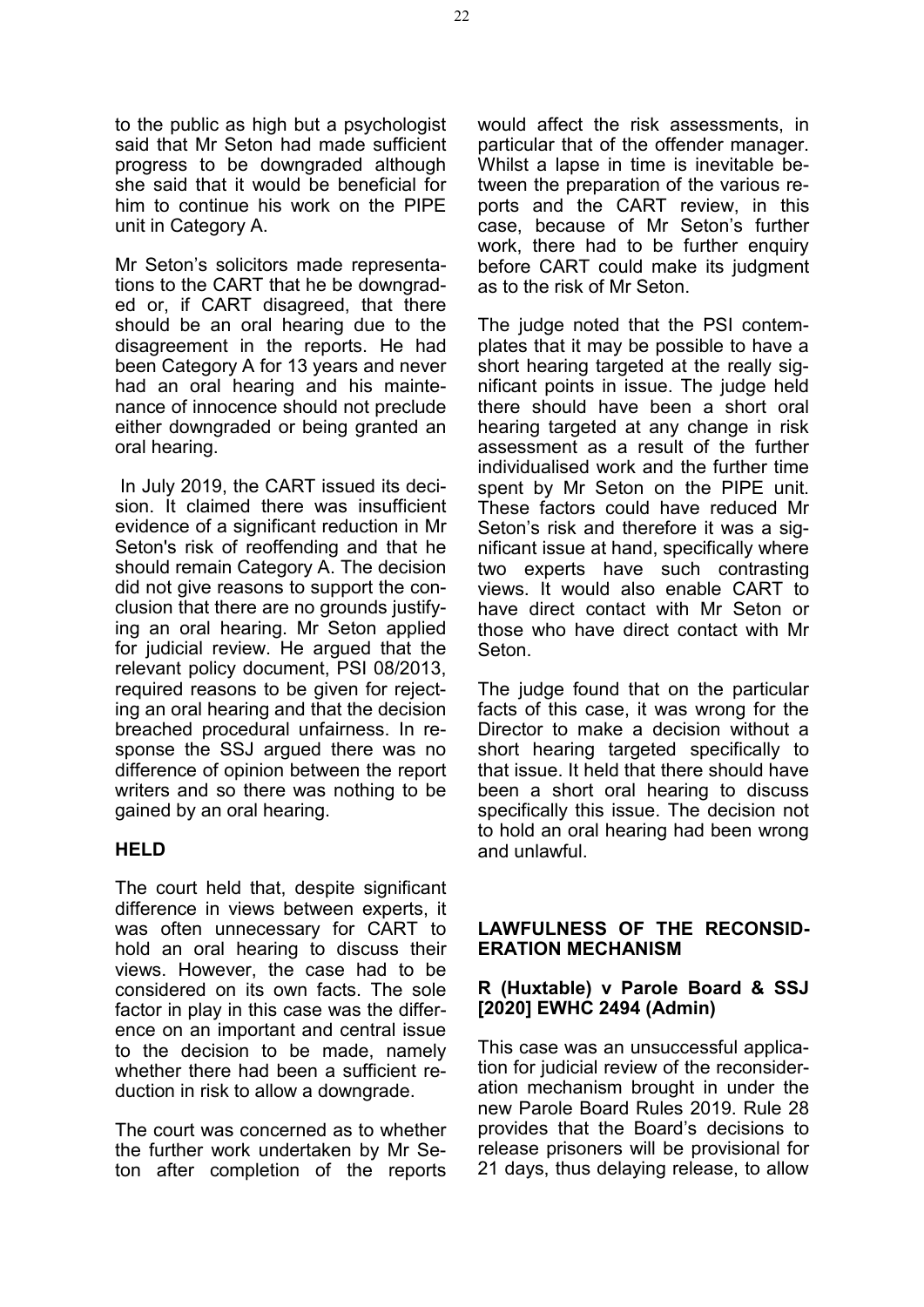time for applications to the Board, either by a prisoner or the SSJ for the decision to be reviewed. Such applications can only be made on the grounds that the decision is irrational or procedurally wrong.

# **Background**

Mr Huxtable had received an IPP sentence in 2008. The minimum term was two years and 245 days. The Parole Board reviewed his case in August 2019 and directed his release. In line with Rule 28, he was then held for 21 days until the provisional decision became final to allow time for an application for the decision to be reviewed. In October 2019, after his release, Mr Huxtable applied for judicial review of the reconsideration mechanism, disputing the fairness of the 21-day provisional period and the delay this caused to his release date. The challenge was to the lawfulness of the Reconsideration Mechanism itself, as well as the specific way in which it had been operated in his individual case.

Mr Huxtable argued that the reconsideration procedure is unlawful for two reasons. First, in introducing the mechanism and the 21-day provisional period, the SSJ had used powers that permit the making of procedural rules to make substantive amendments to the powers of the Parole Board. Mr Huxtable claimed that this was ultra vires (outside of the law) as it violated the CJA 2003. Second, he claimed that the 2019 rules breached Articles 5(1) and 5(4) of the ECHR, the right to liberty and security. This was because the rules permit the SSJ to detain indeterminate sentence prisoners even when the Parole Board has decided they no longer pose a large enough risk to be imprisoned – it adds delay to a prisoner's release that is unjustified by the facts and circumstances of their individual case and could for instance lead to the loss of a place at an Approved Premises.

There was some discussion about Rule 9 of the 2019 Rules, which provides a general power to alter any normal time limit, including an abbreviation of the usual 21-day period for reconsideration decisions. An application to the Board for such an alteration can be made by a prisoner or the SSJ. The discussion included in what circumstances that discretion would be exercised. The SSJ told the court that it is likely that there would be a 'very limited number of cases', when detaining a prisoner for the full 21-day period would impede that prisoner's release plan.

# **HELD**

It was held that the provisional status of a Parole Board decision for 21 days is not ultra vires (outside of the law), nor does it violate Article 5. The two-step process, comprising the provisional decision and the finalisation of that decision, was necessary to ensure that the correct decision was taken. The introduction of a short provisional period did not mean that the decision was being taken by an entity other than the Parole Board, or that the powers of the Parole Board had been altered.

Article 5 was not breached. The 21-day provisional period was justified on the grounds of risk, to ensure that the Parole Board's decision was rational and procedurally fair. As the 21-day period could be reduced by the Parole Board under Rule 9, in certain cases upon an application by the prisoner, the 2019 rules were not an unfair blanket policy and could be tailored to individual cases.

The application was refused.